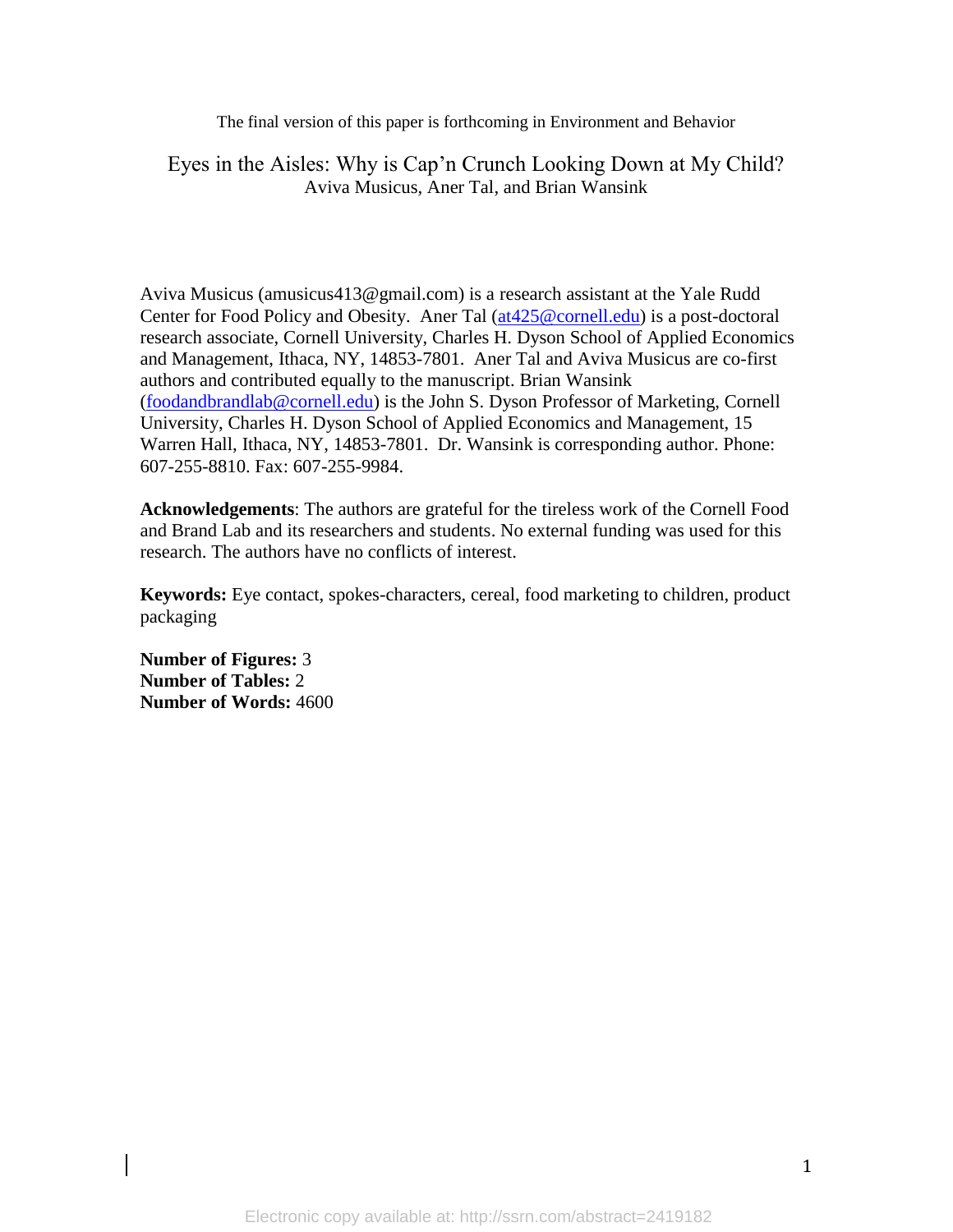Eyes in the Aisles: Why is Cap'n Crunch Looking Down at My Child?

**ABSTRACT:** To what extent do cereal spokes-characters make eye contact with children versus adults, and does their eye contact influence choice? The shelf placement and eye positioning of 86 cereal spokes-characters were evaluated in ten grocery stores in the Eastern United States. In Study 1, we calculated the average height of cereal boxes on the shelf for adult- versus children-oriented cereals (48 versus 23-in.) and the inflection angle of spokes-characters' gaze (0.4 versus -9.6 degrees). We found that cereal characters on children- (adult-) oriented cereals make incidental eye contact at children's (adults') eye level. In Study 2, we showed that eye contact with cereal spokes-characters increased feelings of trust and connection to the brand, as well as choice of the brand over competitors. Currently, many of the cereals targeted towards children are of the heavily sugared, less healthy variety. One potential application of this finding would be to use eye contact with spokes-characters to promote healthy choices and healthier food consumption.

.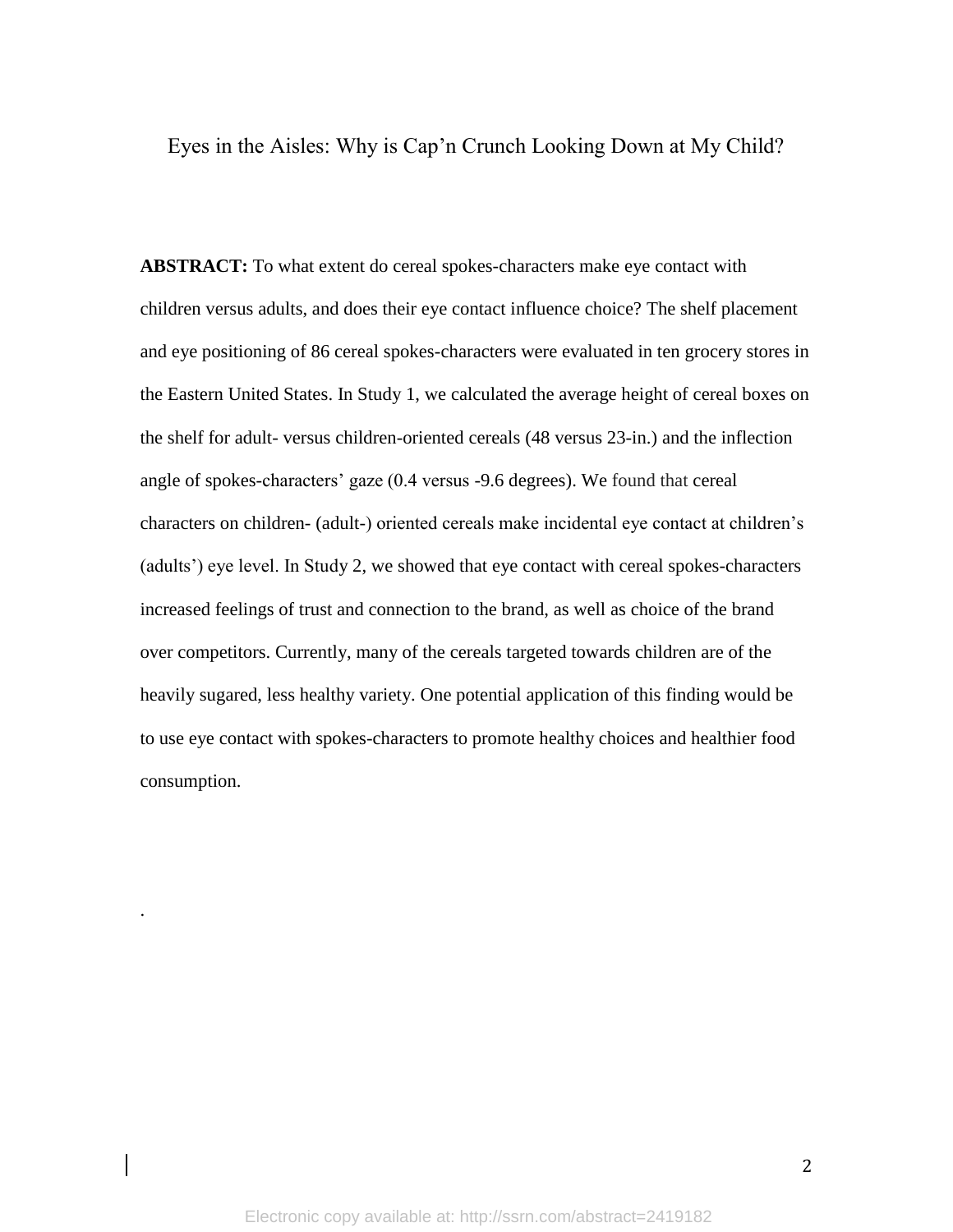## **INTRODUCTION**

Cereal is the second most widely advertised food to children besides fast food (FTC, 2008), and cereal companies spend more money marketing their products to children than any other packaged food sector (Kunkel et al., 2004). In the U.S., \$3 billion in total is spent annually on packaging designed for children, since packaging is regarded as particularly important to attract consumers (Page et al., 2008). Children's cereal boxes, in particular, often feature a spokes-character to promote the brand. While these characters have been shown to be effective in promoting a product (Nestle, 2006), little research has been done on questions related to positioning of the character on the package, their gaze, the height of the box on the shelf, and the impact of these on feelings of trust and on one's ultimate choice.

By taking into account the average shelving height of a box and the direction of the gaze of spokes-characters on cereal boxes, Study 1 focuses on the extent to which spokes-characters' eyes make eye contact with children versus adults. Study 2 enables us to determine how this influences choice. Such eye contact could significantly impact cereal sales. Further, use of spokes-characters is applied mostly for less healthy, highsugar cereals, potentially encouraging increased purchase and consumption of less healthy cereals. Lessons learned from this study could be applicable for marketing healthier cereal more effectively to children to change consumption behaviors.

To better understand how cereal is marketed in grocery stores, it is important to note that child and family cereals comprise approximately 50% of the shelf space in the average grocery store's cereal aisle (Wilkie, Desrochers, & Gundlach, 2002). The positioning of cereals on the shelf is highly important to cereal companies, who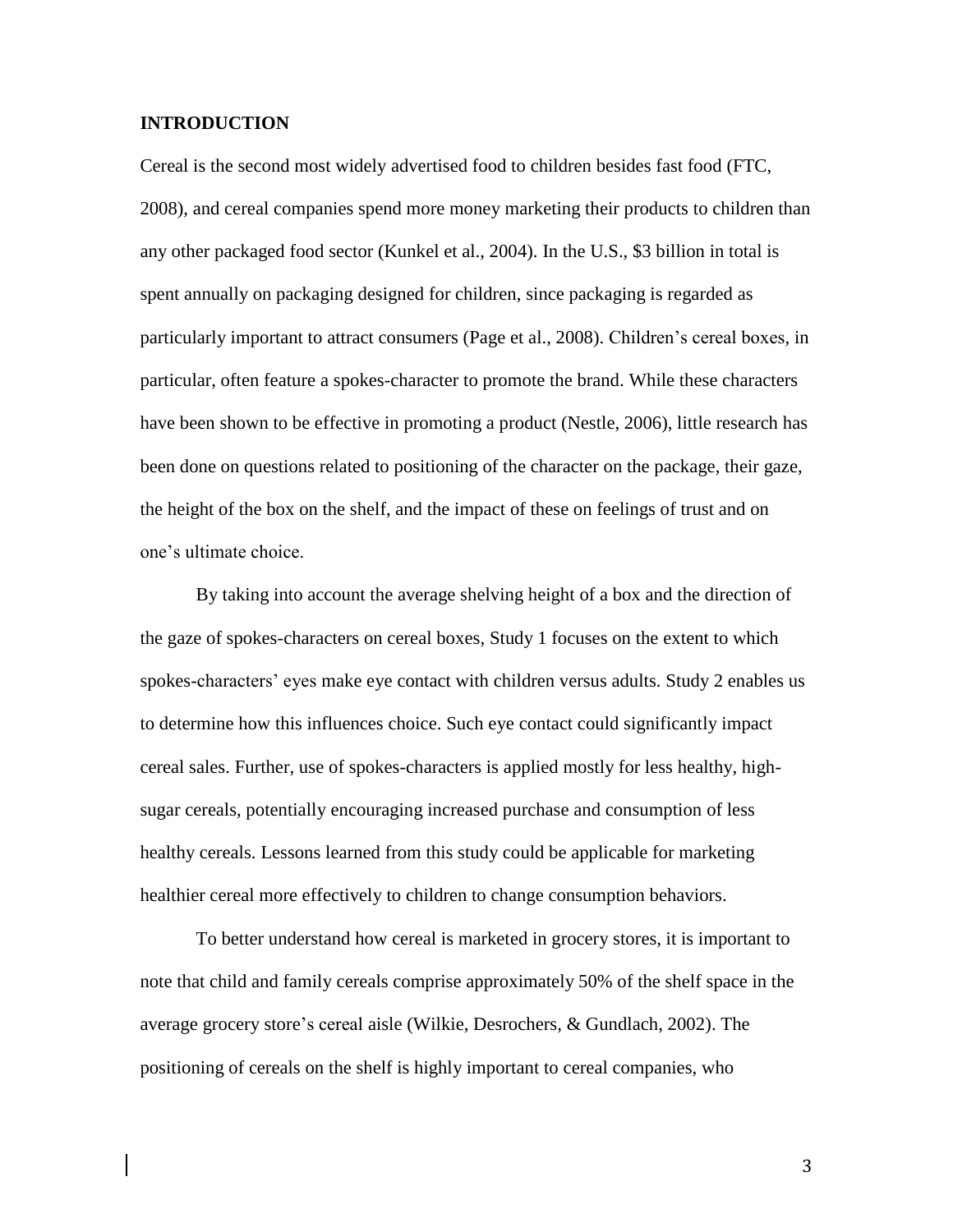accordingly pay slotting fees to the supermarkets to secure profitable shelf space for their products (Wilkie, Desrochers, & Gundlach, 2002). Cereal marketed to families is typically placed at eye level, which is known to be a profitable location (Harris et al., 2009). In an experiment performed by a team of researchers at the University of Chicago in 1994, moving toothbrushes from the top shelf of a store to eye level increased their sales by 8% and their profits by 6% (Drèze, 1994). This prime middle shelf is typically 51-53 inches off the floor, as the average eye height for women in the U.S. is 59 inches and for men in the U.S. 64 inches (Drèze, 1994). Cereal marketed to children is generally placed on lower shelves than adults' cereal, so that it can be in their range of vision as they walk down the supermarket aisle (Harris et al., 2009).

Aside from shelf placement, cereal companies devote 56.3 million dollars a year (24.6% of their youth marketing budget) to premiums, cross-licensing agreements and celebrity endorsements that appear prominently on product packaging, which in turn affects consumer purchasing (Harris et al., 2009). Price promotions, multi-unit promotions, special displays and health messages on the box all encourage impulsive purchase behaviors and influence the relative value of products when compared with different alternatives (Dijksterhuis, 2005; Wansink, Kent, & Hoch 1998; Abratt & Goodey, 1990).

A prominent marketing feature on many cereal boxes is the use of spokescharacters. Cartoon characters in particular have been shown to create a strong aura of trust among children (Van Auken & Lional, 1985). By the age of two years, children are able to identify frequently seen characters, and to demonstrate desire for those characters and their related products that they see on television, packaging and promotions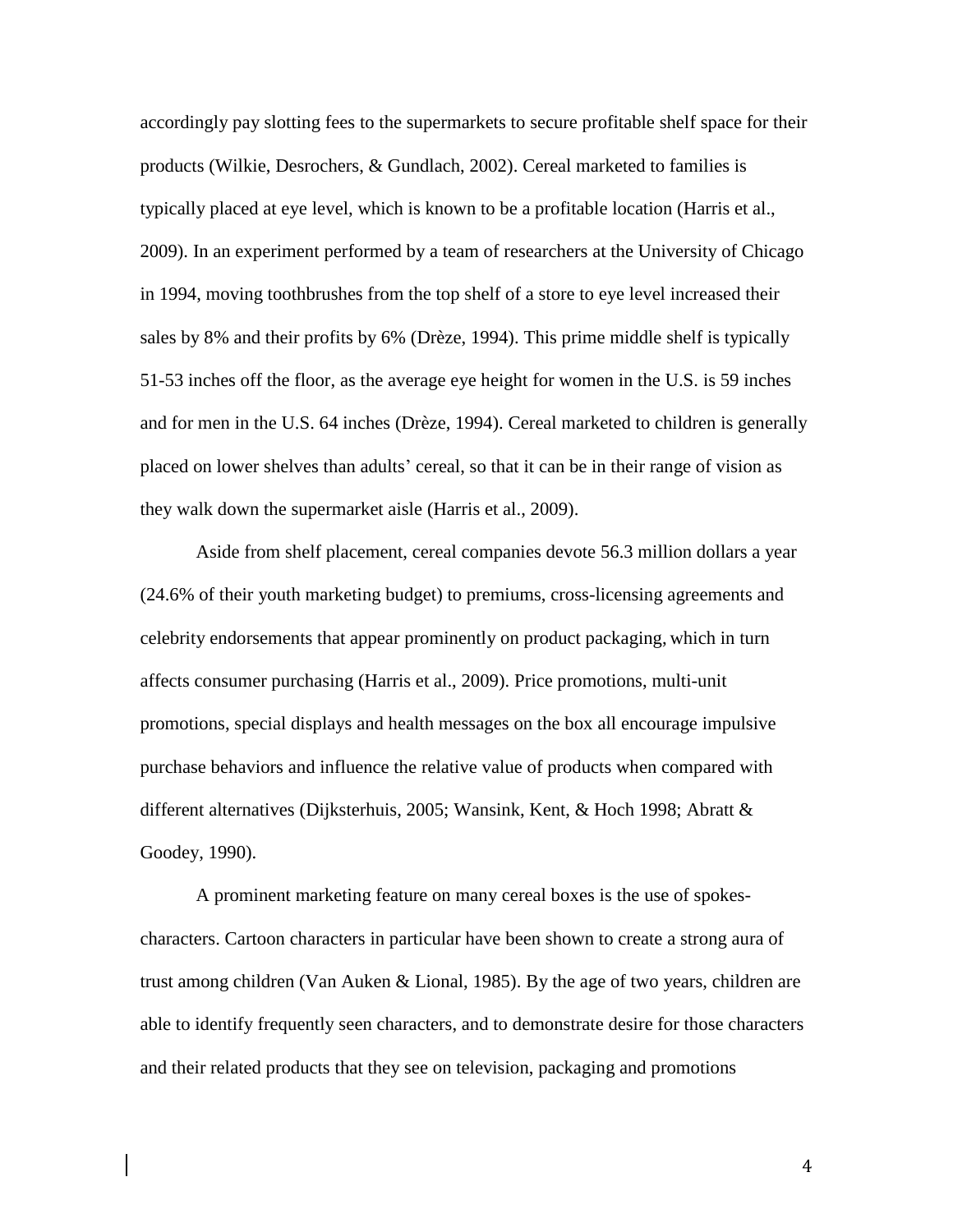(Gunnarsdottir & Thorsdottir, 2010). Children are attracted to characters that they can identify with, aspire to, or emulate (Lapierre, Vaala, & Linebarger, 2011). Combined with the nostalgia that they elicit in consumers, these characters' relevance and apparent experience with the product they are promoting creates consumer trust, which then leads to a positive brand attitude (Garretson  $\&$  Niedrich, 2004). But are these the only factors that create a sense of trust in the spokes-character? Eye contact could increase trust towards the spokes-character, which could then create a more positive attitude toward the cereal brand. The purpose of the two current studies is to explore the degree to which adult and child cereal spokes-characters make eye contact with consumers as they walk down the grocery store aisle, and examine whether this could have an effect on consumer attitudes and behavior.

Spokes-characters are especially common on cereals marketed to children, which tend to be less healthful than cereals marketed to adults (Harris & Graff, 2012). On average, child brands contain 33% sugar, 5.1% fiber, and 525 mg of sodium; they have 56% more sugar, 52% less fiber, and 50% more sodium than adult brands (Harris & Graff, 2012). Furthermore, spokes-characters are most often featured on the less healthy cereals within the child brand subset; only two cereals in the top ten family and child cereals rated as "most nutritious" feature spokes-characters, while eight out of the ten least nutritious cereals feature spokes-characters (Harris & Graff, 2012).

In a cluttered environment with a wide variety of alternatives, spokes-characters can be a salient feature that helps the relevant cereals stand out in the crowded cereal aisle (Hoch, Bradlow, and Wansink 1999). Because of their similarity to humans, characters can help draw attention to the cereals (Frischen, Bayliss, & Tipper, 2007).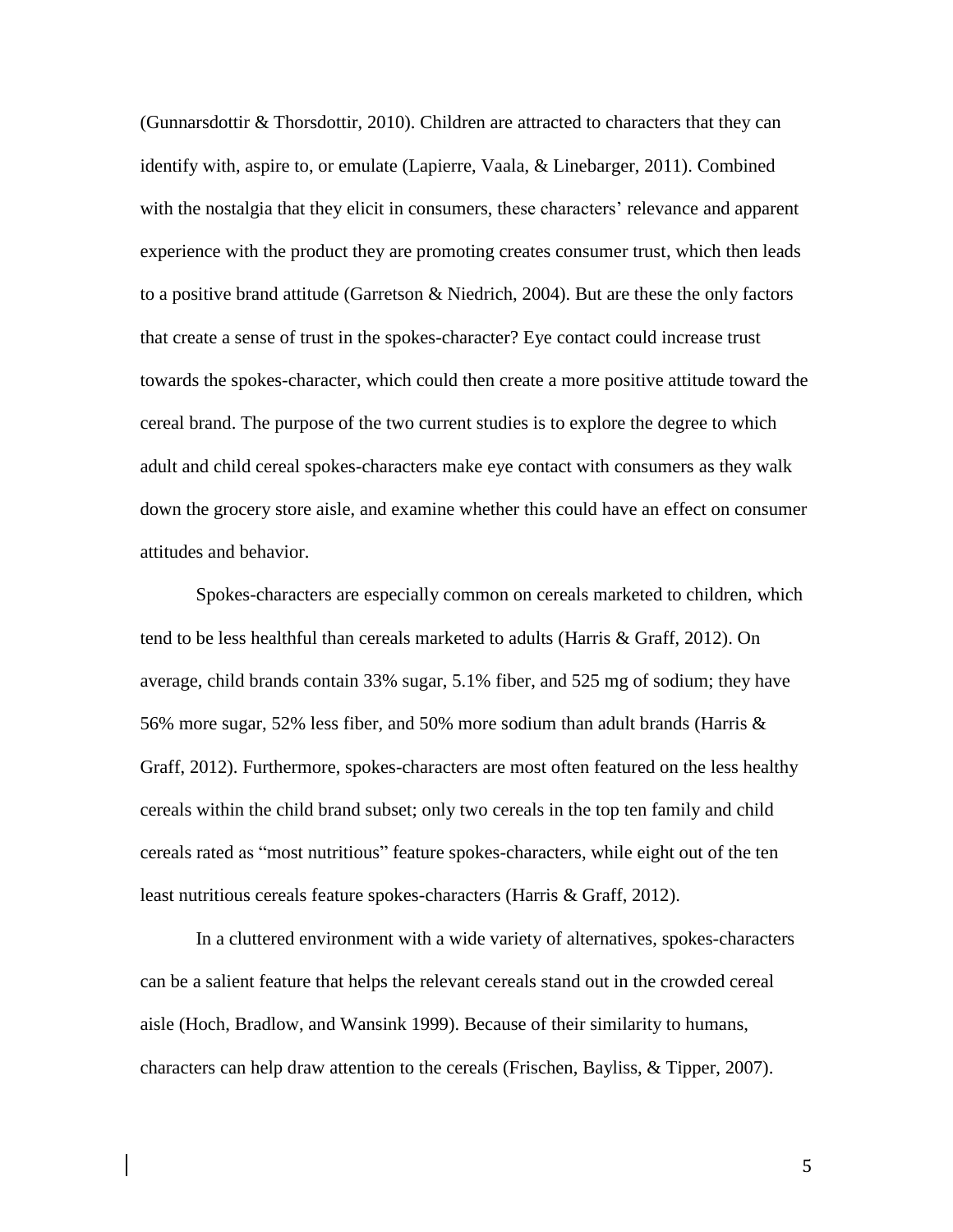Facial features have been shown to draw covert attention (Wojciulik, Kanwisher, & Driver, 1998; Dolan et al., 1996), attention that isn't evinced in head or eye movement (Posner 1980). Emotional stimuli in general can be processed without explicit attention due to their salience (Pessoa, 2005). Faces in particular are salient to a human observer, and tend to draw neural response in visual processing areas of the human brain (Morris, Friston, & Dolan, 1997; Walker, Cootes, & Taylor, 1998). This can occur overtly, or without conscious attention (Critchley et al., 2000; Palermo & Rhodes, 2007). In other words, even without being explicitly noticed, faces in their environment can be noticed and registered by human observers.

Given their propensity to draw attention or be registered even without conscious attention, the potential effects of spokes-characters on choice and evaluation are important. The familiarity of many spokes-characters can increase preference and choice (Maslow, 1937; Cantril & Gaudet, 1939). This is because familiarity generates positive feelings (Zajonc, 1980; Crandall, 1967). Repeated exposure, strengthened by the greater attention these characters draw, would generate greater processing fluency (Bornstein, 1989). Such fluency will in turn generate positive affect, which can translate to heightened evaluations (Winkielman & Cacioppo, 2001; Winkielman, Schwarz, Fazendeiro, & Reber, 2003; Reber, Winkielman, & Schwarz, 1998). In sum, repeated exposure to and familiarity with spokes-characters may generate favorable evaluations of cereals featuring them.

While these effects of spokes-character are general and may occur whenever such characters are used, the current investigation aims to examine whether eye contact by characters may enhance their effects, and whether this effect of eye contact is used in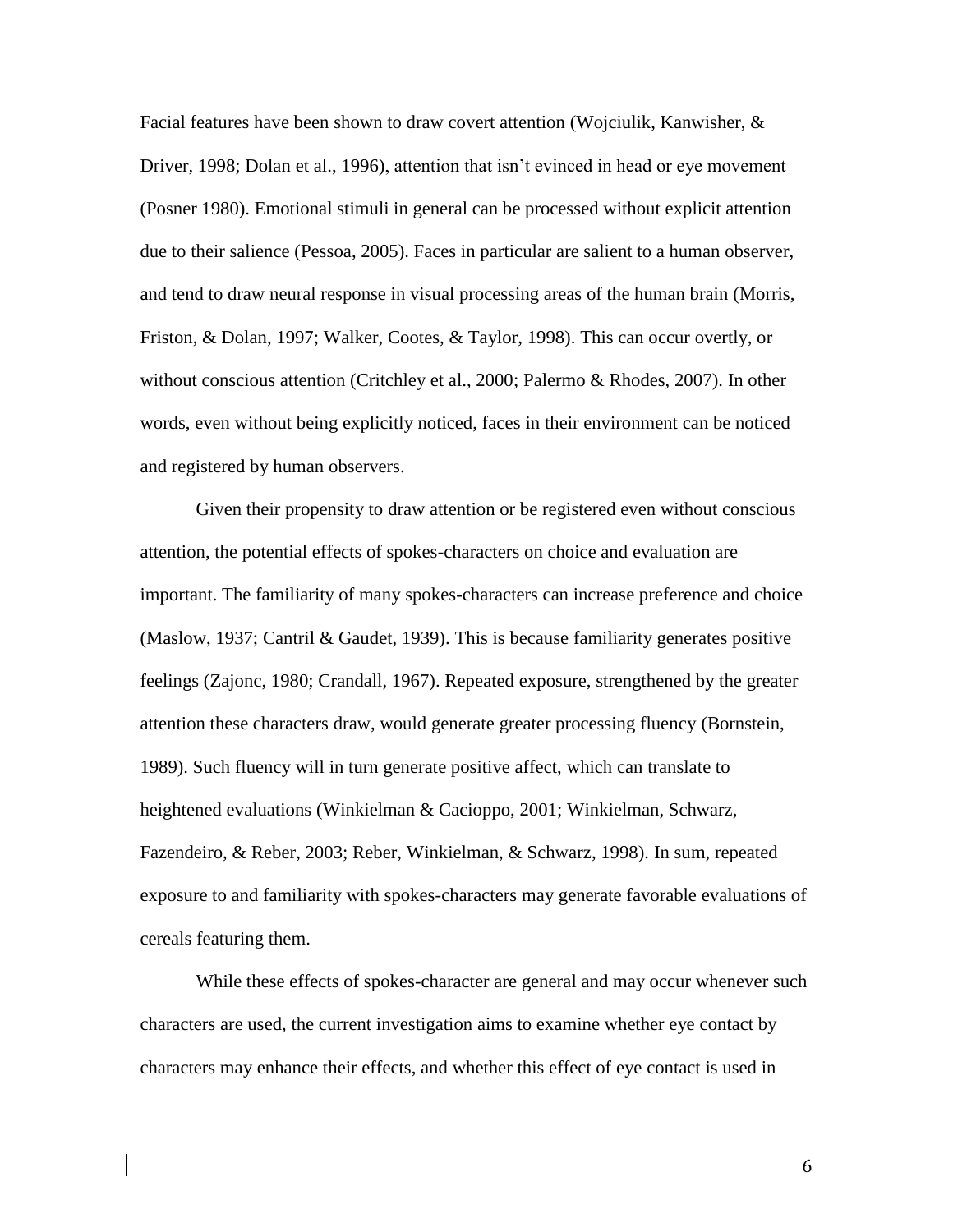companies' choice of the direction of gaze of cereals targeted at different audiences (adults vs. children). The eyes specifically play the most important part in the process of facial recognition, and are thus the most salient feature of spokes-characters (Lam & Yan, 1996). Eye contact has been shown to cause people to view others as more attentive, assertive, socially skilled, competent, and credible (Kleinke, 1986). Furthermore, the feeling of being watched can increase socially desirable behavior (Wicklund & Duval, 1971; Diener & Walborn, 1976), as people routinely attempt to control the way that others perceive them through impression management (Leary  $&$  Kowalski, 1990). Eye contact specifically has been shown to increase social cooperation and trustworthy behavior. Even eye contact from representations of eyes, rather than real human eyes, can have these effects (Bateson, Nettle, & Roberts, 2006; Burnham & Hare, 2007). For instance, in Burnham and Hare's research, people being watched by the robot Kismet (Breazeal and Scassellati 1999) contributed 29% more to a public good than did people not being watched.

If people are aware that eye contact is related to more trustworthy behavior, they should display increased trust given eye contact. This has indeed been shown to be the case, with eye contact increasing trust and positive regard (Bayliss & Tipper, 2006; Mason, Tatkow, & Macrae, 2005). People seek each other's gaze when seeking friendship, and eye contact has been known to enhance people's level of comfort (Lefebvre, 1975; Kleck & Nuessle, 2011). Given that representations of eyes, rather than actual human gaze, has been shown to produce similar effects (Bateson, Nettle, & Roberts, 2006; Burnham & Hare, 2007), eye contact from spokes-characters should similarly increase trust, generate positive feeling, and consequently aid persuasion. This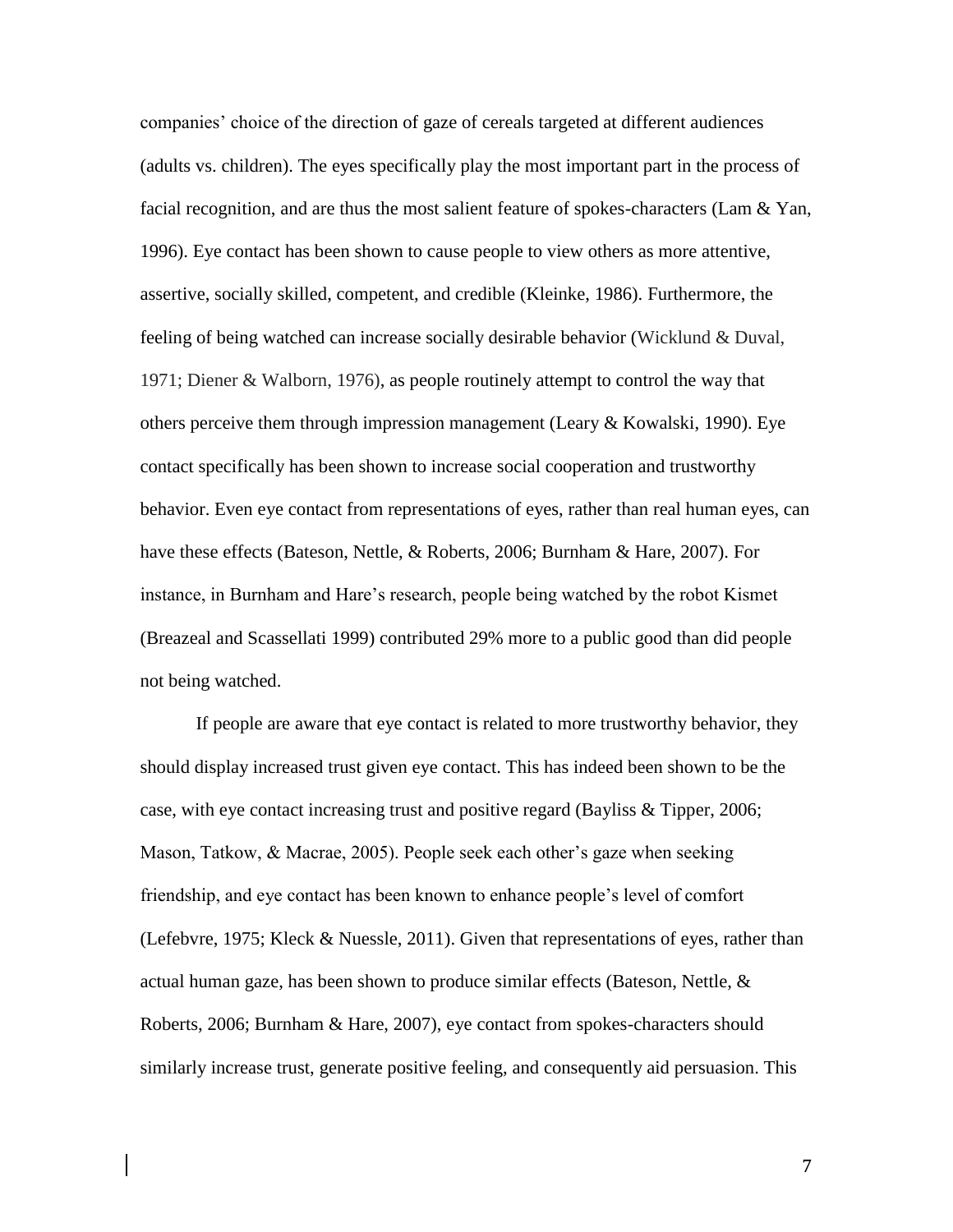could significantly contribute to cereal sales, should it be found that there indeed is eye contact as the child walks down the aisle.

The current work presents two studies examining the use of eye contact in cereal marketing. In Study 1, we examine whether spokes-characters' eyes on cereal boxes are positioned to have eye contact with their target, with cereals oriented at children and cereals oriented at adults displaying characters' eyes looking at an angle that would establish eye contact with their target audience. Study 2 examines whether such eye contact can lead to more favorable evaluations and increased choice of cereals.

## **STUDY 1: DO CEREAL CHARACTERS MAKE EYE CONTACT?**

The purpose of our first study is to examine whether cereal spokes-characters make eye contact (whether intentional or not) with consumers. Specifically, we examine whether the angle of gaze of spokes-characters on children cereals is such that it would create incidental eye contact with children. We examine this by checking whether the angle of gaze from spokes-characters' eyes is such that it would create eye-contact with children as they pass at the center of the aisle, where most people walk while surveying products (Drèze, 1994).

#### **Method**

Sixty-five different types of cereal featuring 86 different spokes-characters were evaluated across ten different grocery stores in New York and Connecticut, including Stop & Shop, Shop Rite, Tops, Wegmans, and Walmart. For each spokes-character, the final metric calculated was the height of the spokes-character's gaze four feet away. This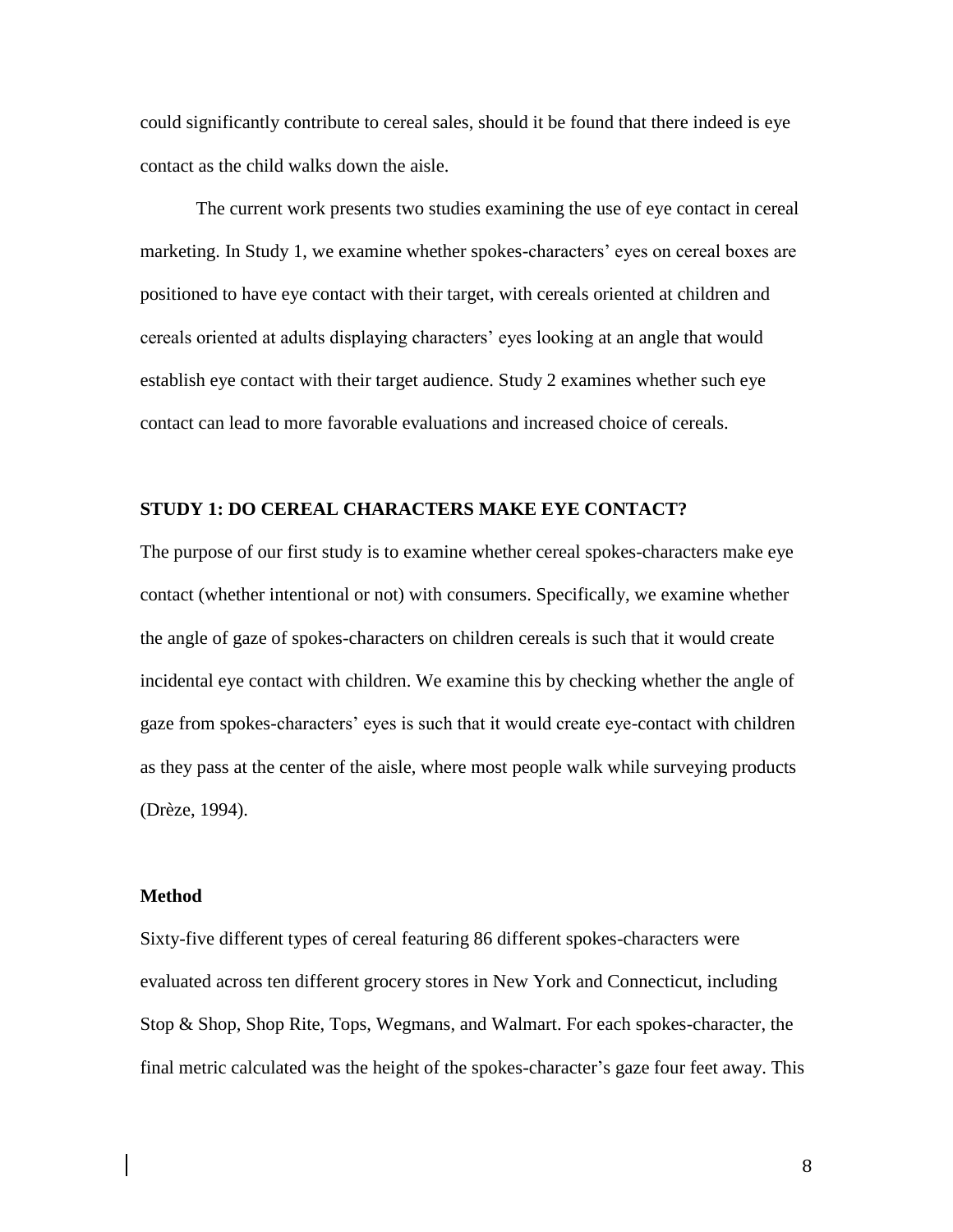is the height at which a person's eyes would need to be as they walked down the center of the aisle in order to make eye contact with the character. There were three main steps to calculating this height. First, the angle of each spokes-character's gaze had to be calculated trigonometrically. Next, the average height of spokes-character's eyes on the supermarket shelf had to be determined. Finally, these two measurements were used to calculate the height of the spokes-character's gaze four feet away.

#### *Coding criteria*

To determine which brands of cereal were marketed to children versus adults, the criteria from the Rudd Center for Food Policy and Obesity's *Cereal FACTS* were used (Harris et al., 2009). The categorization was primarily determined by brands' television advertising. In order to be classified as a children's brands, one of two criteria needed to be satisfied regarding television advertising: either children had to have been exposed to significantly more television ads for the cereal than adults were, or the message had to appeal specifically to children. If there were no ads shown on television, the website for the brand was examined; if the website was designed for kids to go on by themselves, the cereal was also classified as a children's cereal.

Finally, any brand featuring licensed characters that are popular among children (e.g., Dora the Explorer) was designated as a children's cereal. Cereal brands were defined as being marketed to adults if there was nothing in their marketing materials to indicate that children should or would want to consume the product, or if the product was marketed to parents, addressing them directly with reasons to feed the product to their children in television advertisements.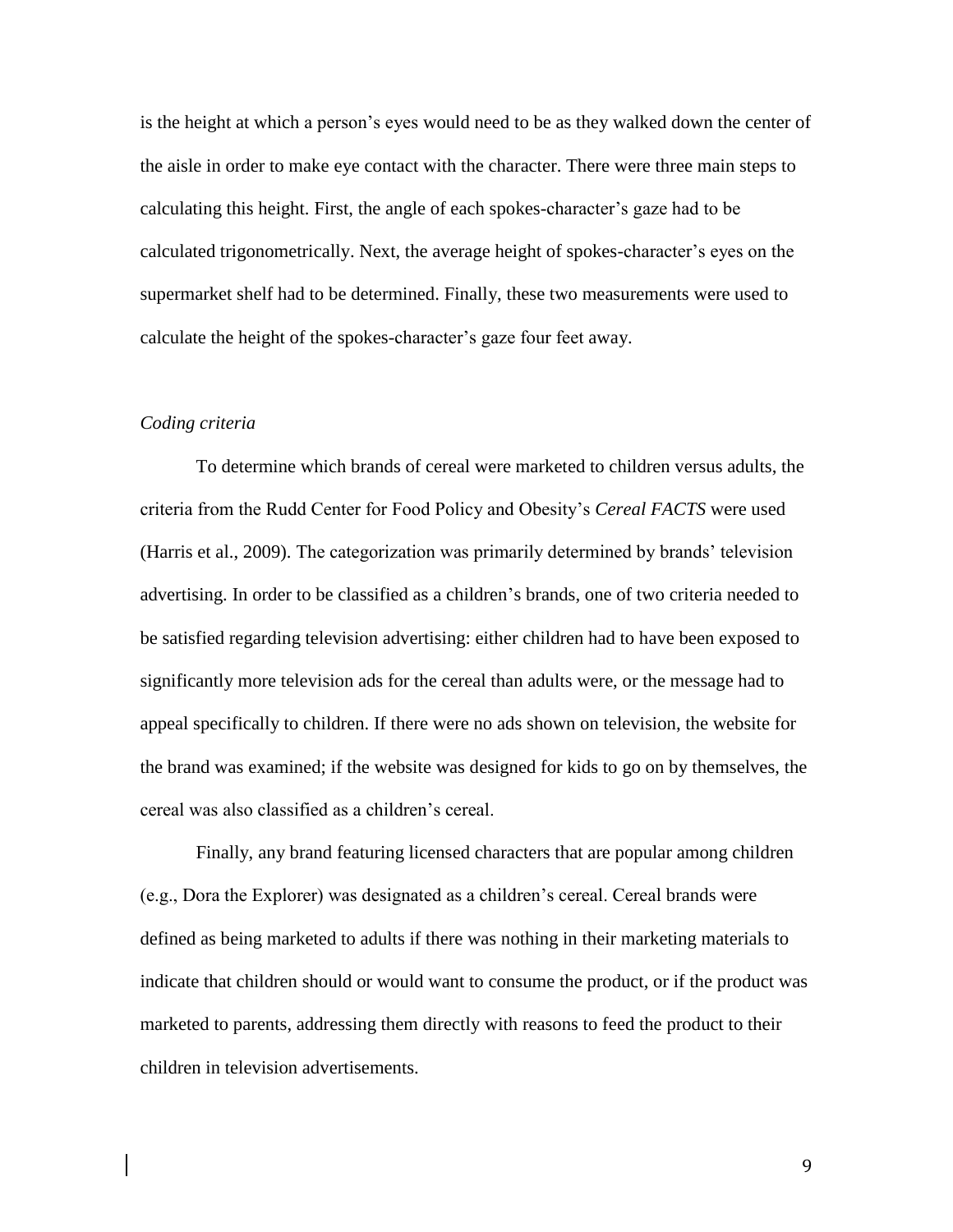#### *Calculation of the angle and height of each spokes-character's gaze*

To calculate the angle of the spokes-characters' gazes, it was assumed that their eyeballs were three-dimensional and spherical (see Figure 1). The angle of gaze of the spokescharacters was produced by calculating the tangent of the distance between the center of the eye and the center of the pupil divided by the diameter of the eye (assumed depth). These dimensions can be seen in figure 1. We used enlarged pictures of spokes-characters to measure the dimensions.

## [Figure 1]

Once the angle of gaze was determined, the height of the gaze of each character at the center of the aisle was calculated. The average height of each spokes-character's eyes on the grocery store shelf was measured. Using the already calculated angle of its gaze, we trigonometrically determined how high its gaze would reach four feet away (see figure 2), the height at which a person's eyes needed to be to make eye contact with the spokes-character. A detailed explanation of the procedure can be read in the methodological appendix.

[See Figure 2]

## **Results and Discussion**

A total of 65 different cereals were evaluated; 45 of these were children's cereals, while 20 were adult cereals. Among the 65 cereals evaluated, there were often multiple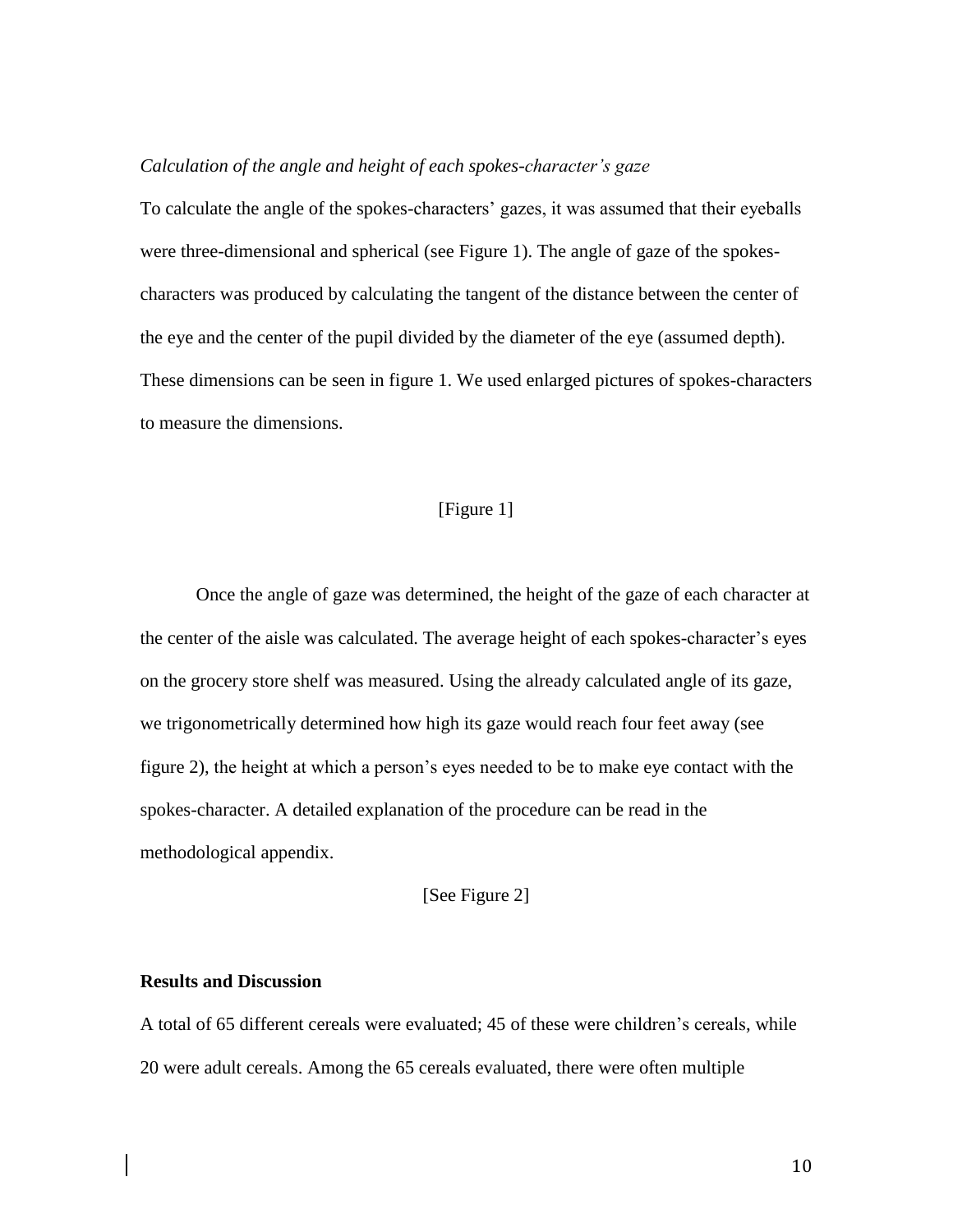characters per box, resulting in a total of 86 different spokes-characters: 57 were directed towards children and 29 towards adults. The average eye angle of inflection for children's cereal spokes-characters was downward -9.67 degrees. In contrast, the average eye angle of inflection for adult's cereal spokes-characters was slightly upward: 0.43 degrees. As Table 1 indicates, this inflection difference between children cereals and adult cereals was highly significant (t = -6.01,  $p < .0001$ ).

In terms of placement, children's cereals were mostly placed on the bottom two shelves, while adults' cereal was generally displayed on the top two shelves, affirming previously reported findings from other studies (Harris et al., 2009). The height of the eyes of the characters on the cereal boxes did not vary widely between different kinds of cereal (t =  $-0.83$ , p = 0.4). On the other hand, the average height of the spokes-character's gaze four feet away, the height at which a human being's eye would need to be in order to make eye contact with the spokes-character, differed widely between adults' and children's cereals. For cereal marketed to adults, the average height was 53.99 inches, while the average gaze height for cereal marketed to children was  $20.21$  inches (t = -9.01, p < .0001), indicating that spokes-characters' eyes – in this sample of stores – were differently targeted at different heights depending on whether they were adult or children cereals.

As the results regarding average height four feet away show, cereal spokescharacters marketed to adults make eye contact with adults, while spokes-characters on children's cereal boxes make eye contact with children. Though the study supports this contention, the question remains whether eye contact does indeed serve to increase positive feelings and choice. Although the proposition is supported by prior research, it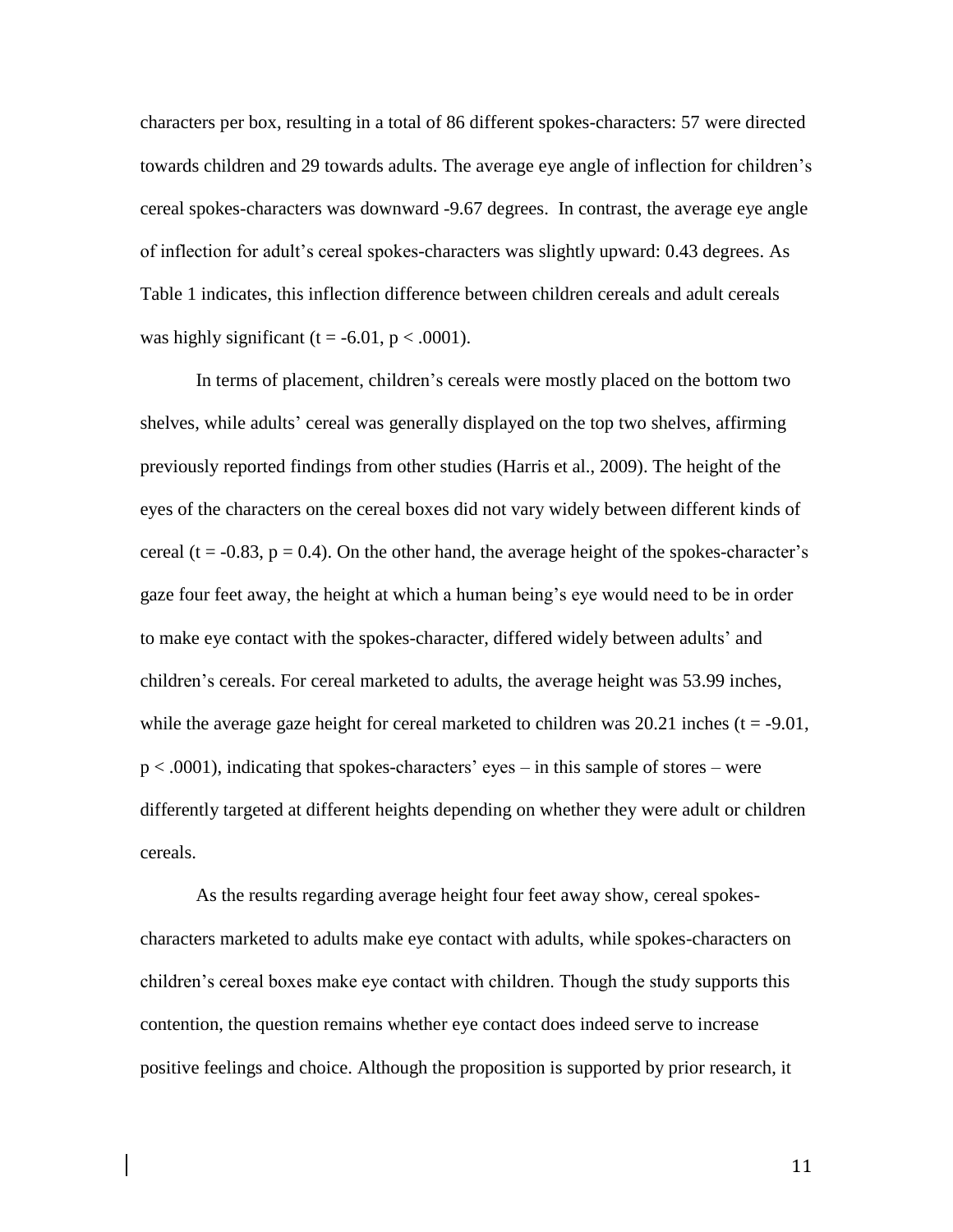remains to be seen whether it is empirically borne out in this less life-like – often cartoonlike – context. We tested this in our next study.

#### **[See Table 1]**

# **STUDY 2: DOES EYE CONTACT WITH CEREAL SPOKES-CHARACTERS INFLUENCE CHOICE?**

The fact that cereals aimed at children make incidental eye contact with children has practical implications to the extent that eye contact indeed fosters more positive attitudes towards a product and increases choice. However, though such effects make theoretical sense, there is currently no evidence that we know of to support its occurrence. The current study aimed to examine whether creating eye contact can indeed help boost feelings of trust and connection with a brand. For this purpose, we had people evaluate cereal boxes with a spokes-character that either made eye contact or did not, and then had them report on their feelings of trust and connection. We also examined the influence of eye contact on preference and choice, examining whether people would prefer a cereal that establishes eye contact over a similar alternative where the spokes-character does not look at the person.

#### **Method**

Participants were students at a large private Northeastern university  $(N = 63)$ . Participants were asked to view and rate a box of Trix Cereal. The image on the box was manipulated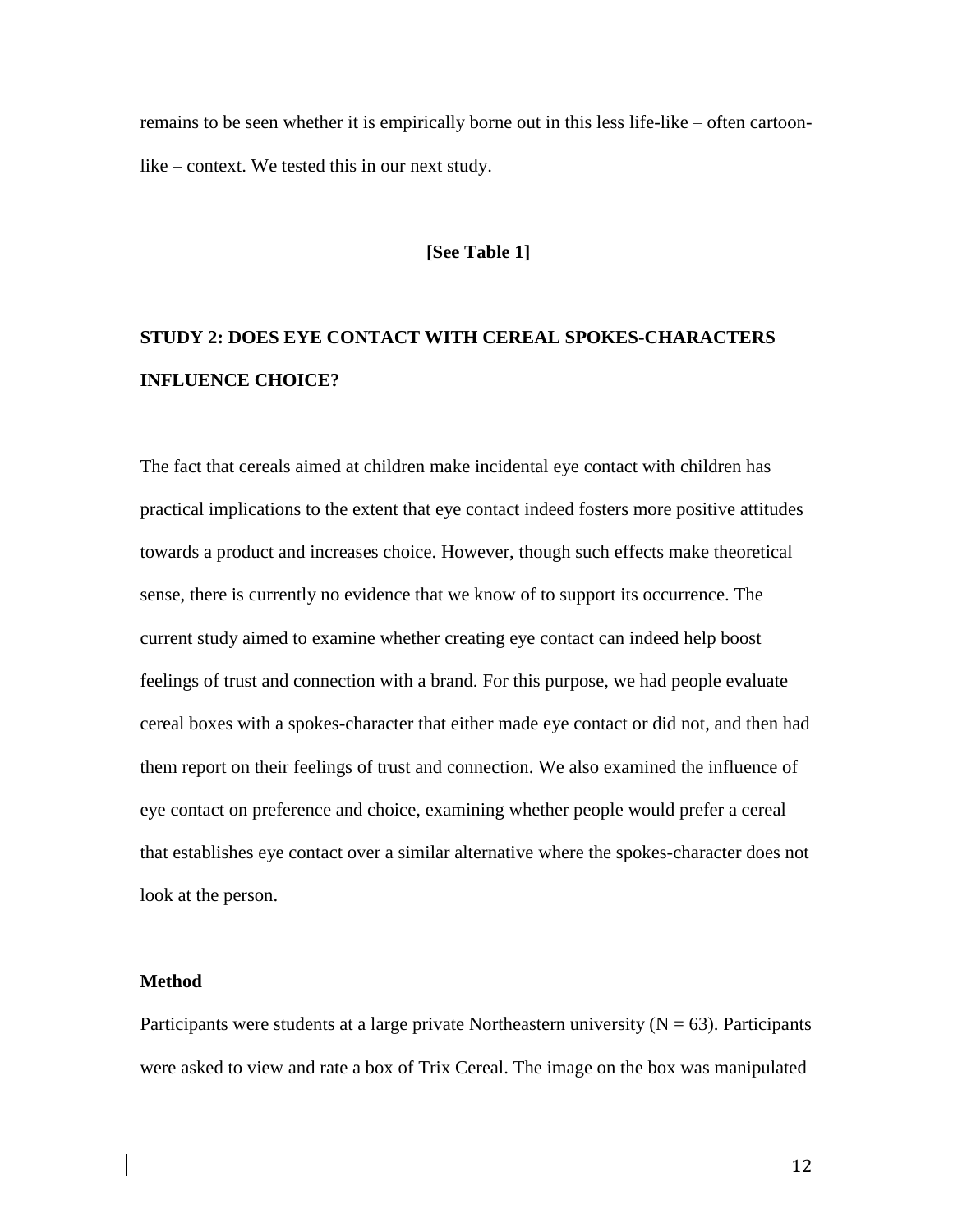such that in one version, the rabbit was looking downwards towards the cereal, and in another towards the person reading the questionnaire (see Figure 3). Images were manipulated using Photoshop CC (Adobe 2013). Participants were randomly assigned to either the down or eye contact condition.

## **[Figure 3]**

Participants were asked to look at the cereal, and then rate it on several dimensions, including trust, connection, and attention. Specifically, participants were asked to rate their agreement to the statements: "I trust this brand", "I feel connected to this brand", and "this box is attention-getting". Agreement was rated on a 9-point scale anchored by strongly disagree  $(= 1)$  and strongly agree  $(= 9)$ .

We also asked participants whether they would choose Trix or Fruity Pebbles cereal. Finally, we asked participants to report on their general liking for Trix, by rating their agreement to the statement "I generally like Trix".

## **Results and Discussion**

Trust and connection were both higher for the eye-contact condition, while attention was similar between the two conditions. Differences were tested via t-tests. Participants viewing eye-contact cereal boxes reported feeling greater connection to the cereal (6.63) than did participants viewing control boxes (5.67),  $t(61) = -2$ ,  $p = .05$ . Feelings of trust were also marginally higher for the eye-contact (6.63) than the control (5.06) condition: t(61) = -1.88, p = .065. However, reported attention was not altered (p > .1).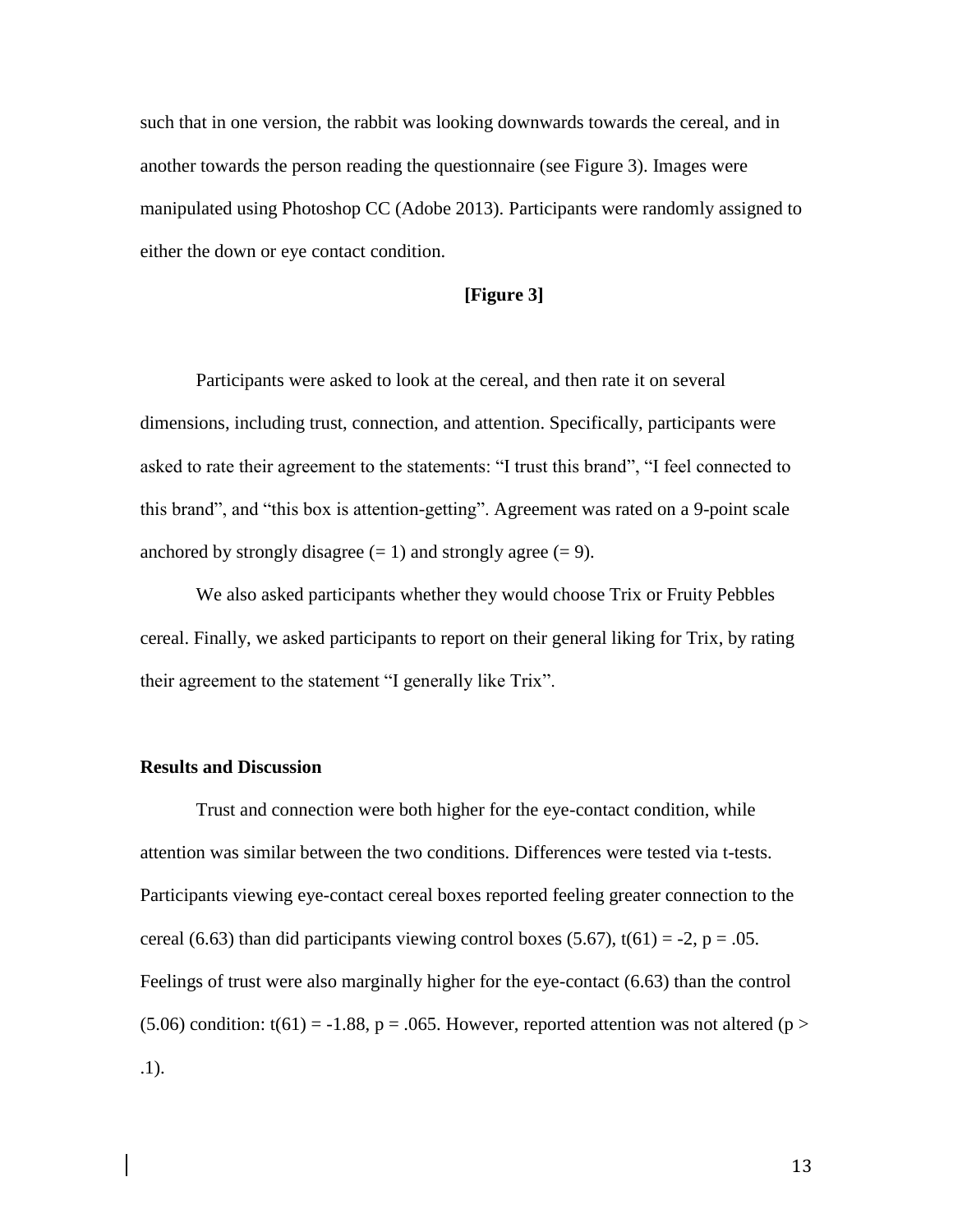Choice of Trix over Fruity Pebbles was tested with a general linear model controlling for general liking for Trix and its interaction with eye contact. Choice of Trix was increased for the eye-contact condition, from  $48.38\%$  to  $61.29\%$ ,  $F(1, 58) = 4.28$ ,  $p =$ .04. Means and standard deviations for all variables can be seen in table 2 below, along with t-tests (F-test for choice).

## **[See Table 2]**

Eye contact, then, appears to increase feelings of trust and connection to a brand, as well as choice of the brand over competing brands. Thus, the study supports the notion that cereal box spokes-characters that create eye contact may indeed increase positive feelings towards the product, as well inducing choice over other products.

### **GENERAL DISCUSSION AND IMPLICATIONS**

These findings are significant because they expose another layer to in-store marketing, in which the characters draw the consumer in not just by their presence at eye level, but also by maintaining eye contact. Although cartoonish spokes-characters are often looking down at cereal in their bowl, their eyes can create incidental eye contact with their target audience, with children's (adults') cereals eyes making eye contact with children (adults). Through this eye contact consumers may gain trust in the spokescharacter, which in turn could transfer to more favorable brand perception (Kleinke, 1986).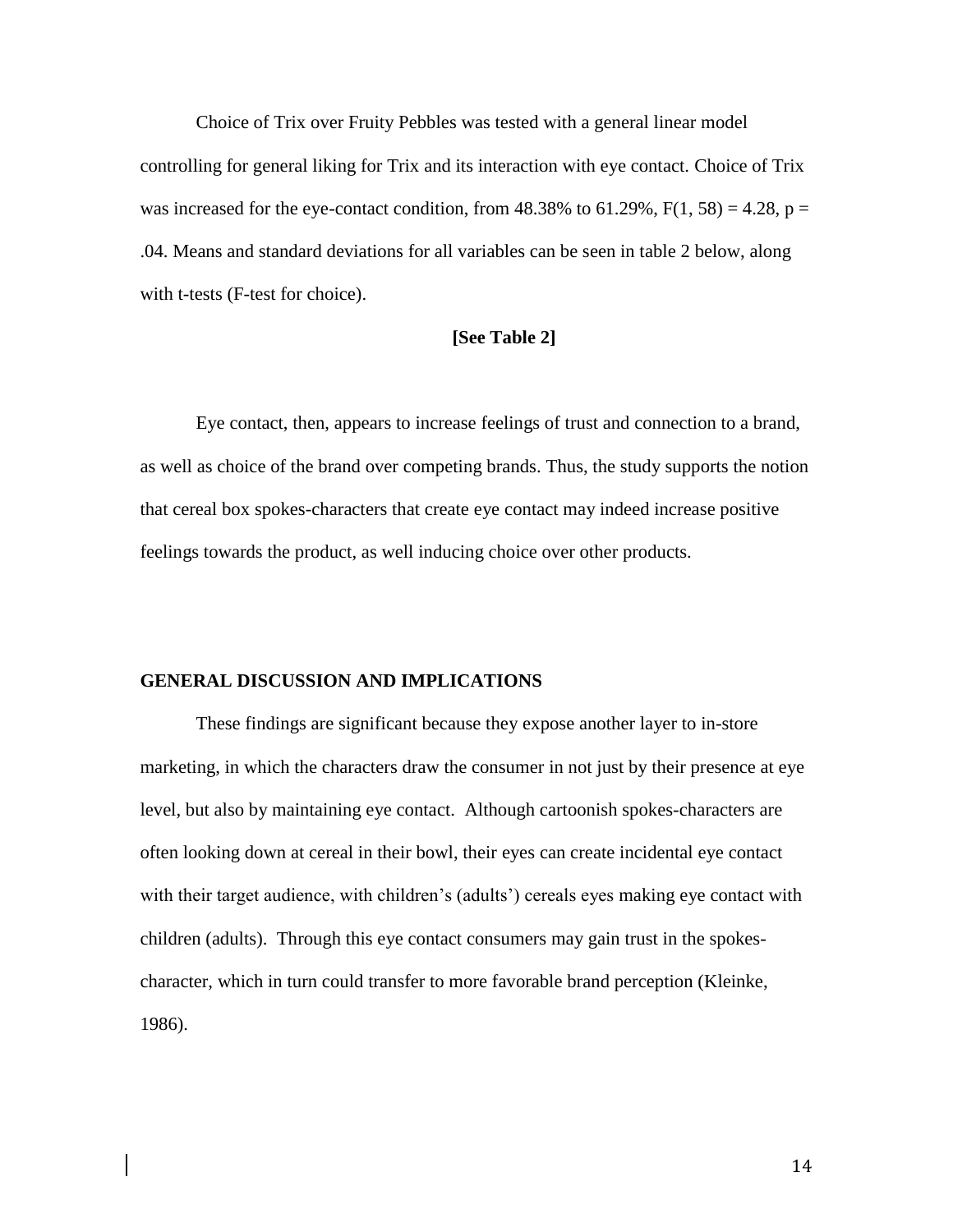Spokes-characters making eye contact can thus serve as a useful advertising tool to draw in both adults and children. Making eye contact with the spokes-character on the cereal box fosters positive interpersonal feelings, which may transfer to the cereal itself (Cook et al., 2010). A child going shopping with his parents and making eye contact with Tony the Tiger or Toucan Sam may begin to feel positive feelings and a sense of connection with the characters, which may translate to the child's feelings towards the cereal itself. Eye contact thus not only has the potential to sell more cereal, but may also create more loyal customers through fostering positive feelings and a sense of trust and connection.

Eye contact can have other implications for helping promote better product choices. The human brain contains neurons that respond selectively to stimuli involving faces and eyes, so it is possible that such images can induce the feeling of being watched (Emery, 2000; Haxby, Hoffman, & Gobbini 2000). Indeed, images of eyes have been shown to motivate cooperative behavior, likely because participants in those studies felt as if they were being watched (Bateson, Nettle, & Roberts, 2006). Research has also shown that people perform tasks better when looking in a mirror, due to objective selfawareness (Wicklund & Duval, 1971). Self-awareness in the shopper could be invoked by the feeling of being observed. This awareness could make the shopper more conscious of his or her body and health, inspiring healthier choices. These possibilities can be examined in future studies.

One problem in the use of spokes-characters to market any type of food is the issue of children's vulnerability to influence (Cowburn & Boxer, 2007). Numerous studies have confirmed that children do not have the cognitive capacity to understand that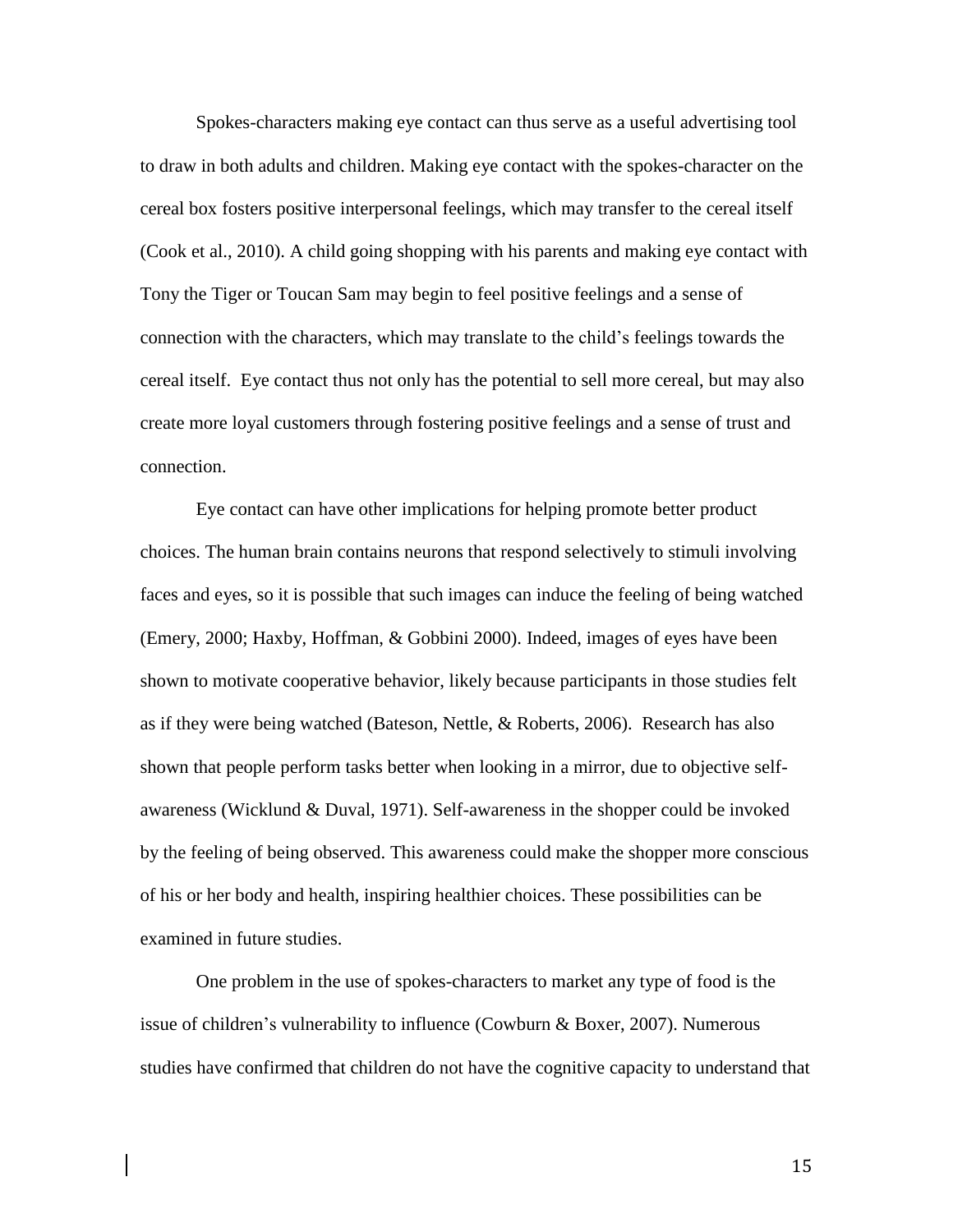marketing presents a potentially biased point of view until the age of 7 or 8 years, and do not automatically access their knowledge about marketing biases until the age of 14 years (Harris  $\&$  Graff, 2012). Thus there is concern that marketing techniques aimed at children could be exploitative. However, it is unclear whether companies do indeed deliberately use spokes-character eye contact with the intention of influence over children.

The impact of eye contact on product perceptions can potentially be used to improve public health by changing dietary habits towards healthier food consumption, as well as being used by companies wanting to increase sales of healthier cereal. Cereals featuring spokes-characters aimed at children tend to have higher sugar content and a significantly lower amount of protein and fiber than cereals without spokes-characters (Berry & McMullen, 2008). To promote children to eat more healthily, cereal companies could use well-known or new spokes-characters on their cereals that are lower in sugar or include more healthy ingredients, and ensure that they are making eye contact with children. Tony the Tiger has kicked off this trend by representing not only Frosted Flakes, but also Frosted Flakes with Reduced Sugar and Frosted Flakes with Reduced Sugar and added Fiber. The potential connection with cereal characters representing healthy cereals could be a way to empower consumers to make healthy choices from a young age, helping set healthier choice patterns for later in life.

Cereals marketed towards adults generally have lower sugar and higher fiber levels than cereals marketed towards children. Such healthier cereal could be made to feature more spokes-characters that not only gaze at adults but also make eye contact with children, enhancing the chance children would choose such cereal, and consequently encouraging healthier choices and consumption. Since eye contact appears to produce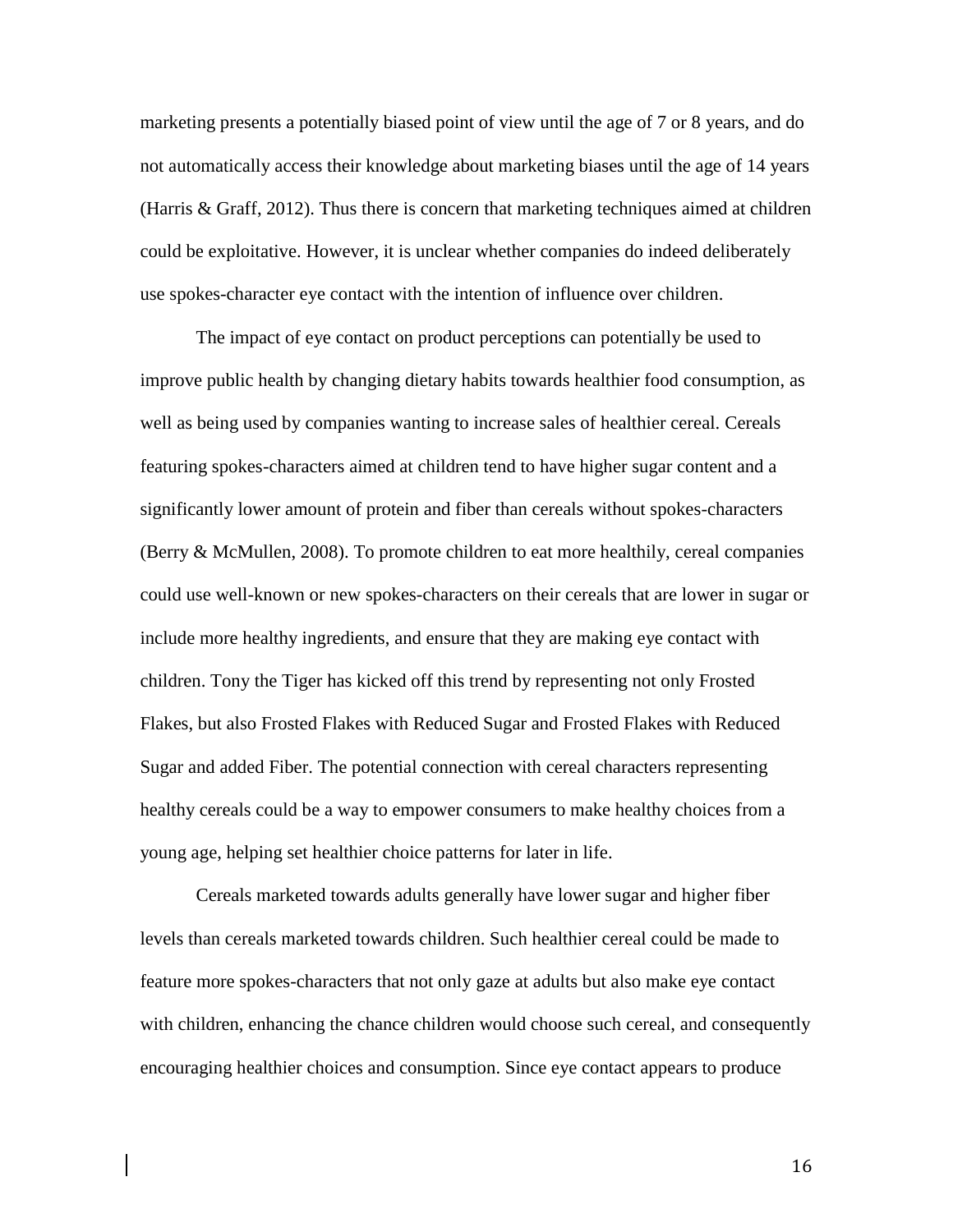positive effects for adults as well as children, eye contact from spokes characters can be used to promote healthier choices among adults as well. Companies marketing healthier cereal alternatives, that tend to less often feature spokes-characters, could begin using such characters more extensively to help promote their product.

#### **Limitations and Future Research**

One limitation of the current study is that only ten supermarkets across two states were surveyed; shelf height in other areas of the country, other countries, or at different supermarkets could vary, producing different results.

Importantly, we do not state or mean to infer that spokes-characters are deliberately designed to direct their gaze downward in order to make eye contact with children. In most cases, it instead appears that they are gazing at a bowl of cereal in front of them, at their spoon, or at cereal floating around them in the air. In Figure 3, for instance, it can be seen that the Trix Rabbit is clearly staring down at the cereal. Regardless, in some of these cases their gaze meets the eyes of small children as they walk down the aisle, although the picture of the cereal on the box could detract from the overall effect of eye contact. It is also important to note that having their gaze directed downward may be unique to their appearances on cereal boxes: these characters' direction of gaze is varied in online and television advertisements, as well as in advergames (Kellogg, 2012; Nickelodeon, 2012).

Another limitation is that there is likely a difference between eye-contact effects found in a lab study, as in Study 2, versus effects found in front of a shopping shelf. In a supermarket, many packages compete for visual attention, depending upon their visual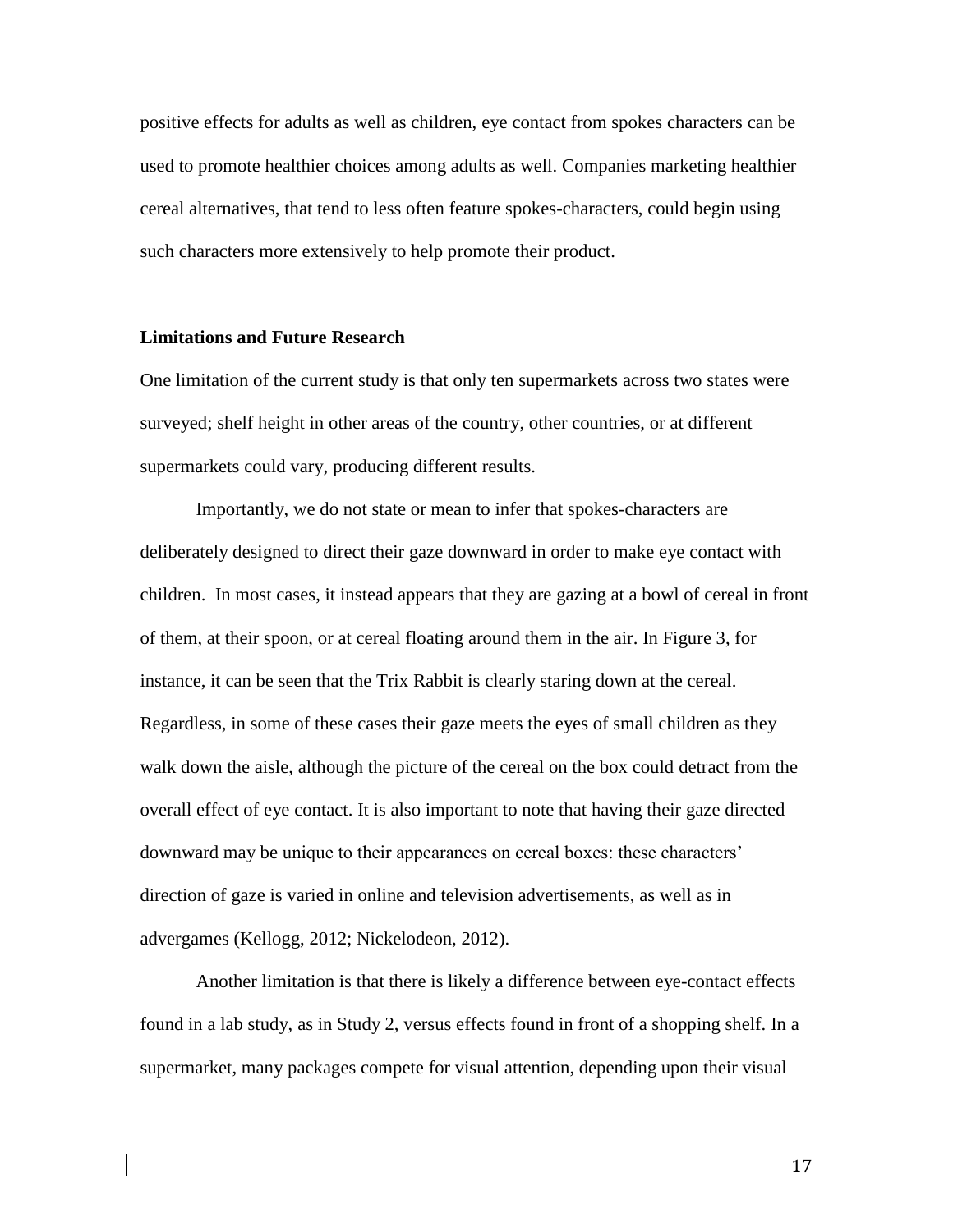salience and contrast with other packages. Average time looking at a package in the grocery store is also much shorter than it would be in a laboratory setting. Accordingly, future research should examine whether the current effects translate to a field setting.

Future research could further develop our understanding of the use of eye contact to market foods to children and if this changes under different levels of hunger (Wansink, Tal, & Shimizu 2012) or times of the day (Tal & Wansink, 2013). A study could be conducted to determine overall sales of cereals based on how effectively their spokescharacters make eye contact with their consumers. The second study in the current paper has shown that eye contact increases choice in a lab setting with a young adult population. Future research should demonstrate such effects specifically for children, as well as examine whether the results hold in an actual retail setting such that the findings translates into increases in overall sales.

Eye tracking studies could be performed to determine where exactly the eyes of children and adults are directed under three separate conditions: as they walk down supermarket cereal aisles, when they are shown individual cereal boxes, and when they are shown just pictures of the spokes-characters themselves. An exploration of the appeal of spokes-characters to different ages and genders would also be relevant in order to determine the ideal marketing strategy for cereal companies. The appeal of spokescharacters with varying colors, shapes and eye size could be tested to determine the type of eyes that are most effective at building spokes-character trust.

It would also be interesting to test the differences between the eyes of human spokes-characters and animal spokes-characters as well as animated versus non-animated characters, to determine in which cases eye contact fosters a higher sense of trust. Human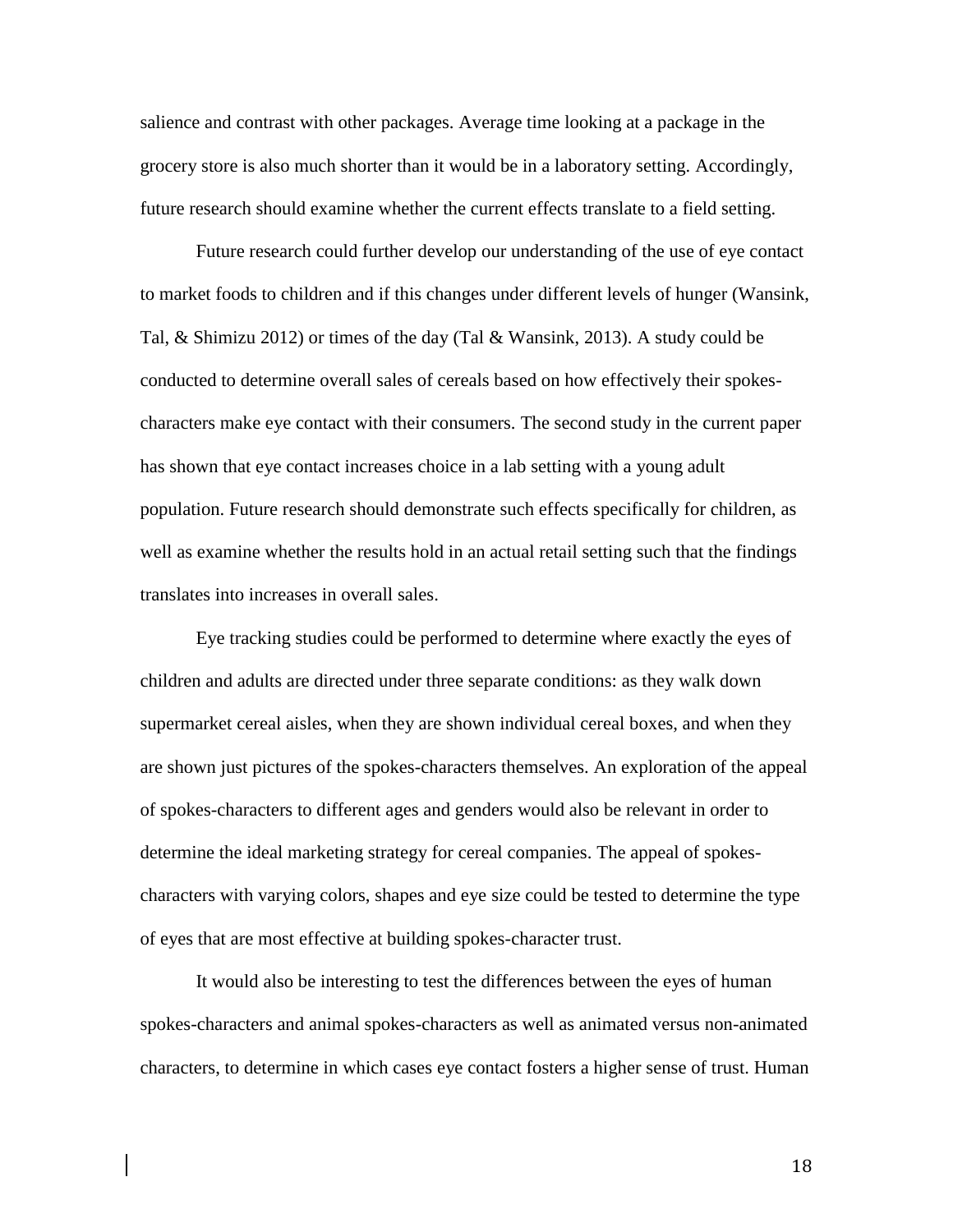spokes-characters, which are typically only used to market adult cereal, could be better tools for marketing given that their target audience is just like them, as opposed to animated characters, which children may not be able relate to as easily. An examination of how spokes-character gaze over time has evolved could be combined with sales data, to see if eye contact truly has served as a useful tool for marketing purposes in the past.

Finally, further studies could be conducted taking consumption into account, to see if using spokes-character eye contact on healthier cereals can indeed encourage children to eat the healthier cereals instead of cereals with higher levels of sugar. Such studies could also determine whether altering the angle of the characters' gaze could help encourage children to choose healthier cereals.

## **Conclusion**

Eye contact from spokes-characters on cereal boxes can arouse positive feelings of trust and connection, which may transfer onto the brand itself. The discovery that the spokescharacters marketed to children make incidental eye contact with them as they walk down the cereal aisle may lead them to be more strongly connected to these cereals. Importantly, this insight should be utilized by healthier brands to promote healthier choices and potentially encourage healthier food consumption (Wansink, Shimizu,  $\&$ Brumberg, 2013). Moreover, using spokes-characters on healthy packaged goods targeted toward adults might be a useful way to introduce adults to healthier categories or brands they would have otherwise overlooked during a busy shopping trip (Wansink, 2005).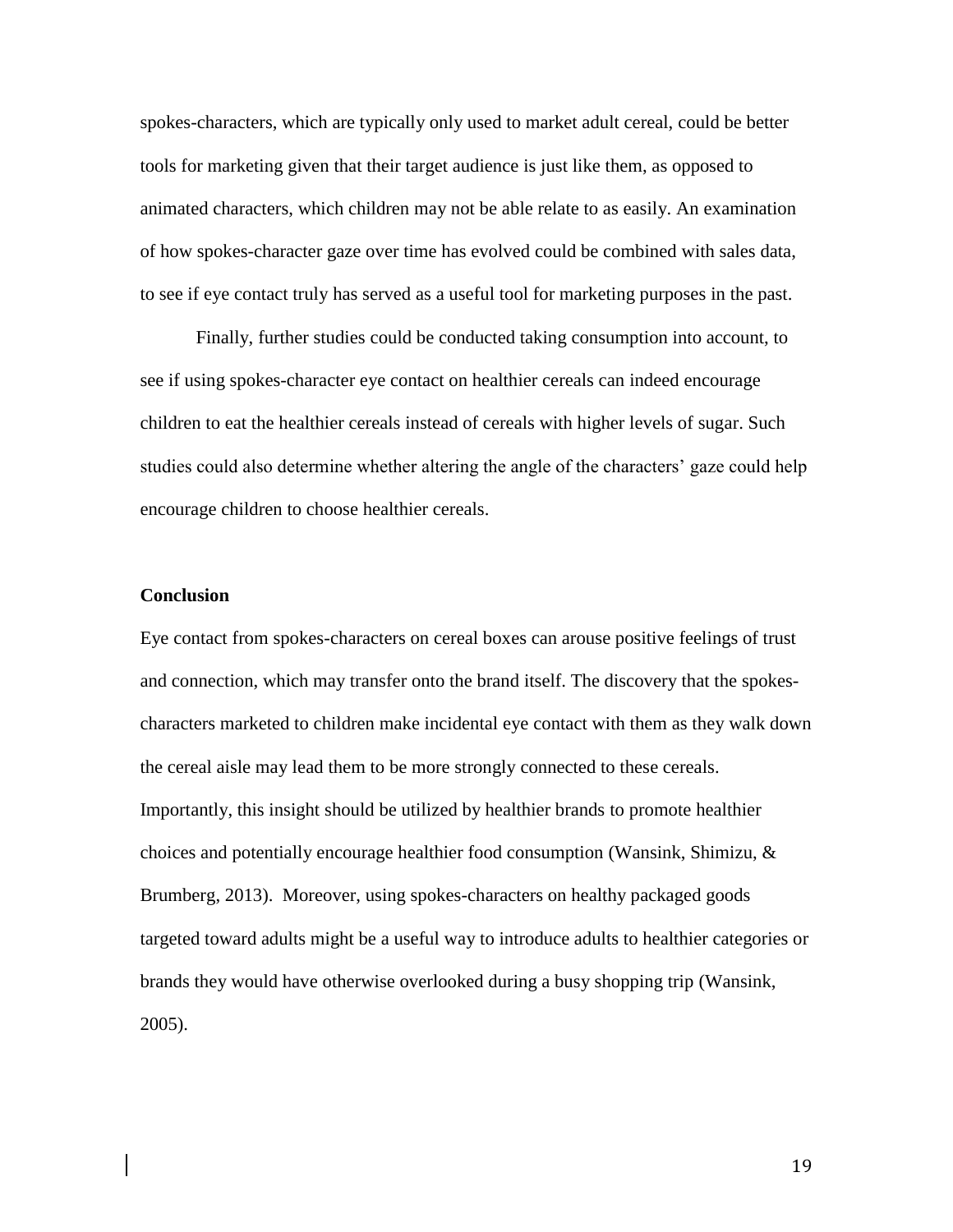## METHODOLOGICAL APPENDIX

*Calculation of angle of gaze*

## [See Figure 1]

As can be seen by the side view of the eyeball, a right triangle can be formed across the eye: the longer leg is the diameter of the eye (assumed depth of the eye), the shorter leg is the depression between the vertical center of the eye and the vertical center of the pupil, and the hypotenuse is the line connecting the center of the pupil with the vertical center of the back of the eyeball. The angle of inflection (the angle of the character's gaze) is the tangent of the ratio of the height of the depression divided by the diameter of the eye, which is the same measure as the assumed depth of eye. Thus to determine the angle of the character's gaze, two dimensions had to be found: the length of the depression of the pupil and the diameter of the eye.

To determine the length of the depression of the pupil, the distance between the vertical center of the eye and the vertical center of the pupil was calculated. To do this, photos of every spokes-character were taken, and then enlarged so that the widest dimension of each eye was at least 1 inch long. The vertical length of each enlarged eye was measured with a ruler and then divided by two to find the center of the eyeball. The vertical length of each pupil was then measured, and divided by two to find the center of the pupil. Next, the distance between the two centers was measured to determine the total distance of pupil depression (see figure 1).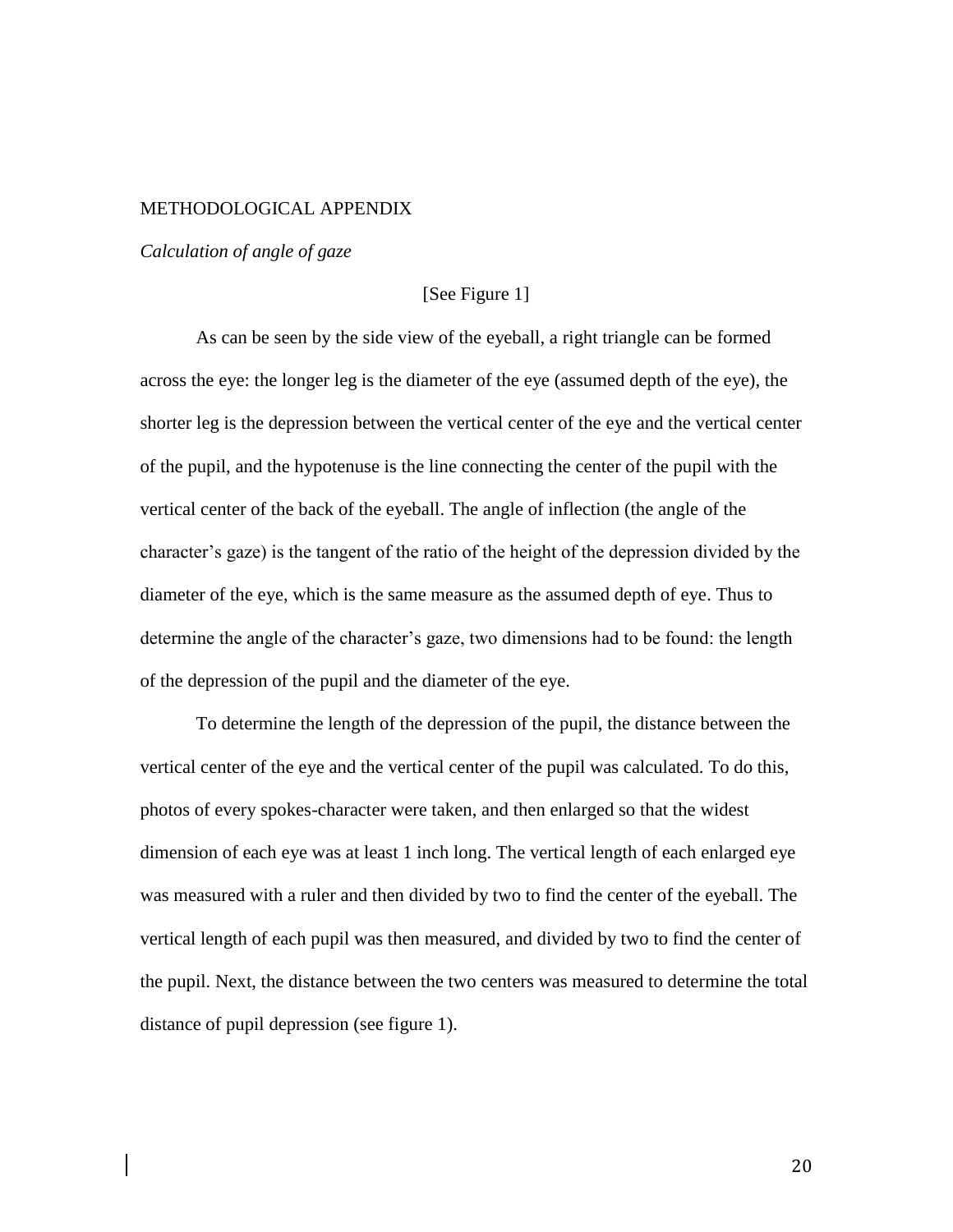To determine the diameter of the eye, the widest part of the eyeball was measured; given that we are assuming that the eyeballs are spherical, this means that the widest part is the diameter, and the part of the eyeball that is not showing is covered with skin, as is true in humans. Once both dimensions were known, the tangent of the distance between the center of the eye and the center of the pupil divided by the diameter of the eye (assumed depth) was taken to produce the vertical angle of inflection of the eye's gaze (see figure 1). Most spokes-characters had two differently sized eyes; thus the angles for both eyes were averaged to give one average angle of inflection for each character. For characters that only had one eye showing (e.g., Toucan Sam) only one eye angle was used for the final result.

## *Calculation of total height*

### [See Figure 2]

The total height of each spokes-character's eyes on the supermarket shelf was calculated by adding the distance from the center of the spokes-character's eyes to the bottom of the cereal box (measured with a ruler) plus the average shelf height across all ten stores (measured with a tape measure). When the same cereal box appeared on multiple shelves in the same store, the highest shelf was used for data analysis.

To calculate the height at which each spokes-character's eyes were directed four feet away (in the center of the aisle), the inverse tangent of the angle of inflection for each spokes-character was taken, and then multiplied by 48 inches (4 feet) (see figure 2). This gave either a positive or negative number of inches, depending on whether the angle of inflection was positive or negative, representing the vertical change in their gaze due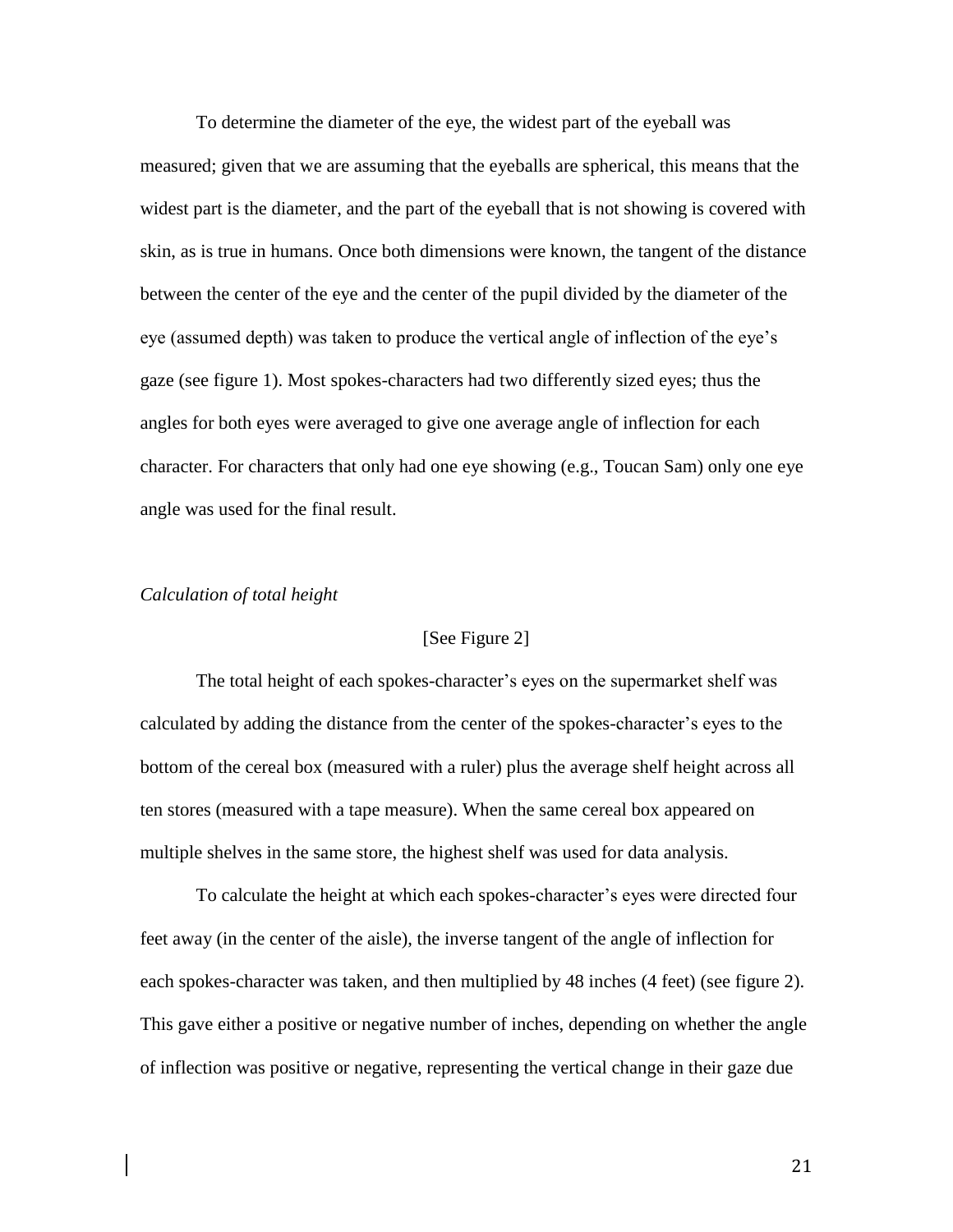to their eyes being angled down or up. This number of inches was then added to the total height value to get the total height four feet away, which is the height that a person's eyes need to be at to make eye contact with the spokes-characters.

 $\overline{\phantom{a}}$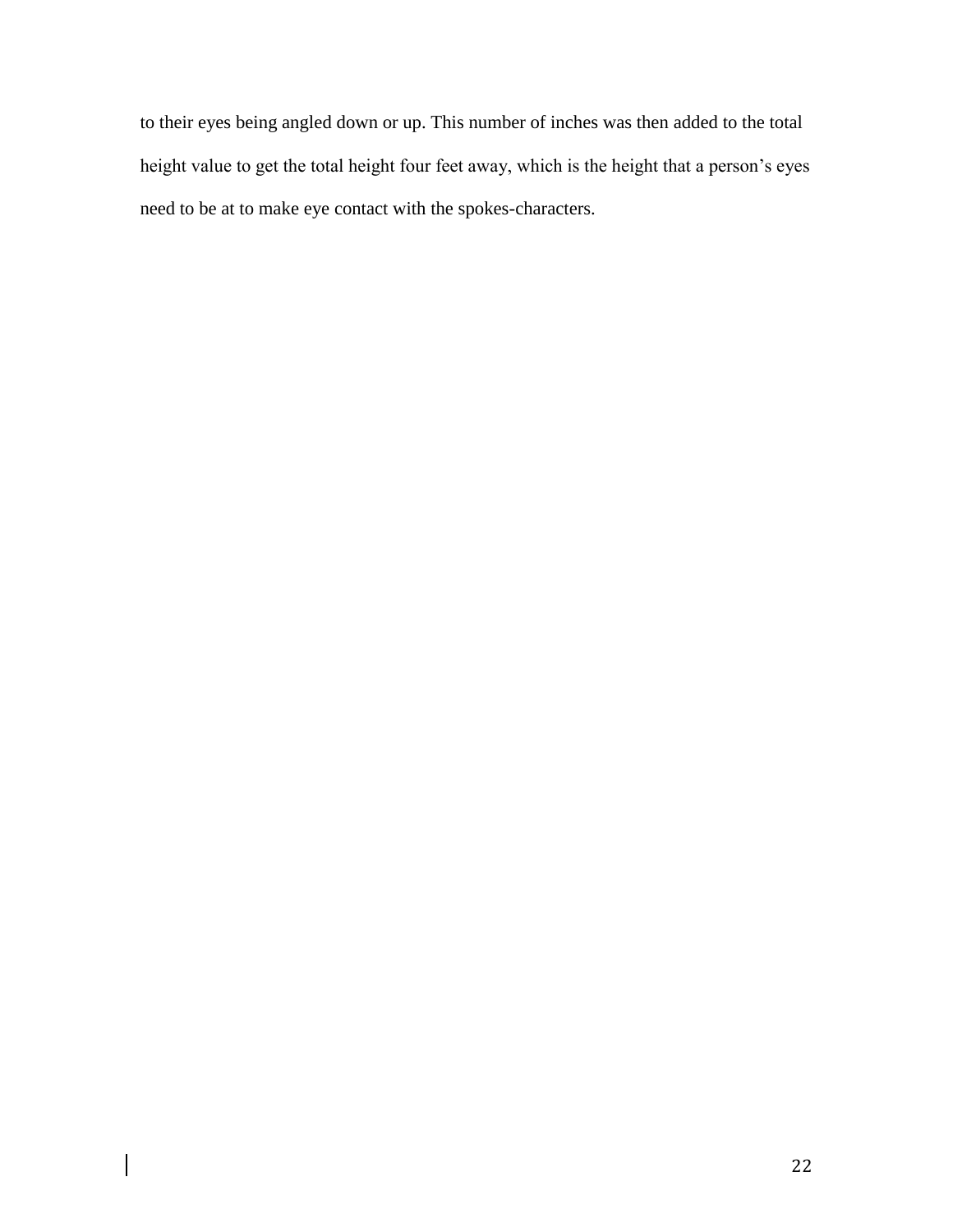#### **REFERENCES**

- Abratt R., & Goodey, S. D. (1990). Unplanned buying and in-store stimuli in supermarkets. *Managerial and Decision Economics, 11,* 111–121.
- Bateson, M., Nettle, D., & Roberts, G. (2006). Cues of being watched enhance cooperation in a real-world setting. *Biology Letters*, *2*(3), 412-414.
- Bayliss, A. P., & Tipper, S. P. (2006). Predictive Gaze Cues and Personality Judgments Should Eye Trust You?. *Psychological Science*, *17*(6), 514-520.
- Berry B., & McMullen, T. (2008). Visual communication to children in the supermarket context: Health protective or exploitive? *Agriculture and Human Values*, *25*(3), 333-348.
- Bornstein, R. F. (1989). Exposure and affect: Overview and meta-analysis of research, 1968– 1987. *Psychological Bulletin*, *106*(2), 265.
- Breazeal, C., & Scassellati, B. (1999). A context-dependent attention system for a social robot. *m*, 255, p. 3.
- Burnham, T. C., & Hare, B. (2007). Engineering Human Cooperation: Does Involuntary Neutral Activation Increase Public Goods Contributions? *Human Nature, 18*, 88-108.
- Cantril, H., & Gaudet, H. (1939). Familiarity as a factor in determining the selection and enjoyment of radio programs. *Journal of Applied Psychology*, *23*(1), 85.
- Cook, B., Coutinho, J. G., Effertz, T. *et al*. (2010). Television food advertising to children: A global perspective. *American Journal of Public Health, 100*(9), 1730-1736.
- Cowburn, G., & Boxer, A. (2007). Magazines for children and young people and the links to Internet food marketing: A review of the extent and type of food advertising. *Public Health Nutrition, 10*(10), 1024-1031.
- Crandall, J. E. (1967). Familiarity, preference, and expectancy arousal. *Journal of Experimental Psychology*, *73*(3), 374.
- Critchley, H., Daly, E., Phillips, M., Brammer, M., Bullmore, E., Williams, S., Van Amelsvoort, T., Robertson, D., David, A., & Murphy, D. (2000). Explicit and implicit neural mechanisms for processing of social information from facial expressions: a functional magnetic resonance imaging study. *Human Brain Mapping*, *9*(2), 93-105.
- Diener, E., & Wallbom, M. (1976). Effects of Self-Awareness on Antinormative Behavior. *Journal of Research in Personality, 10*, 107-111.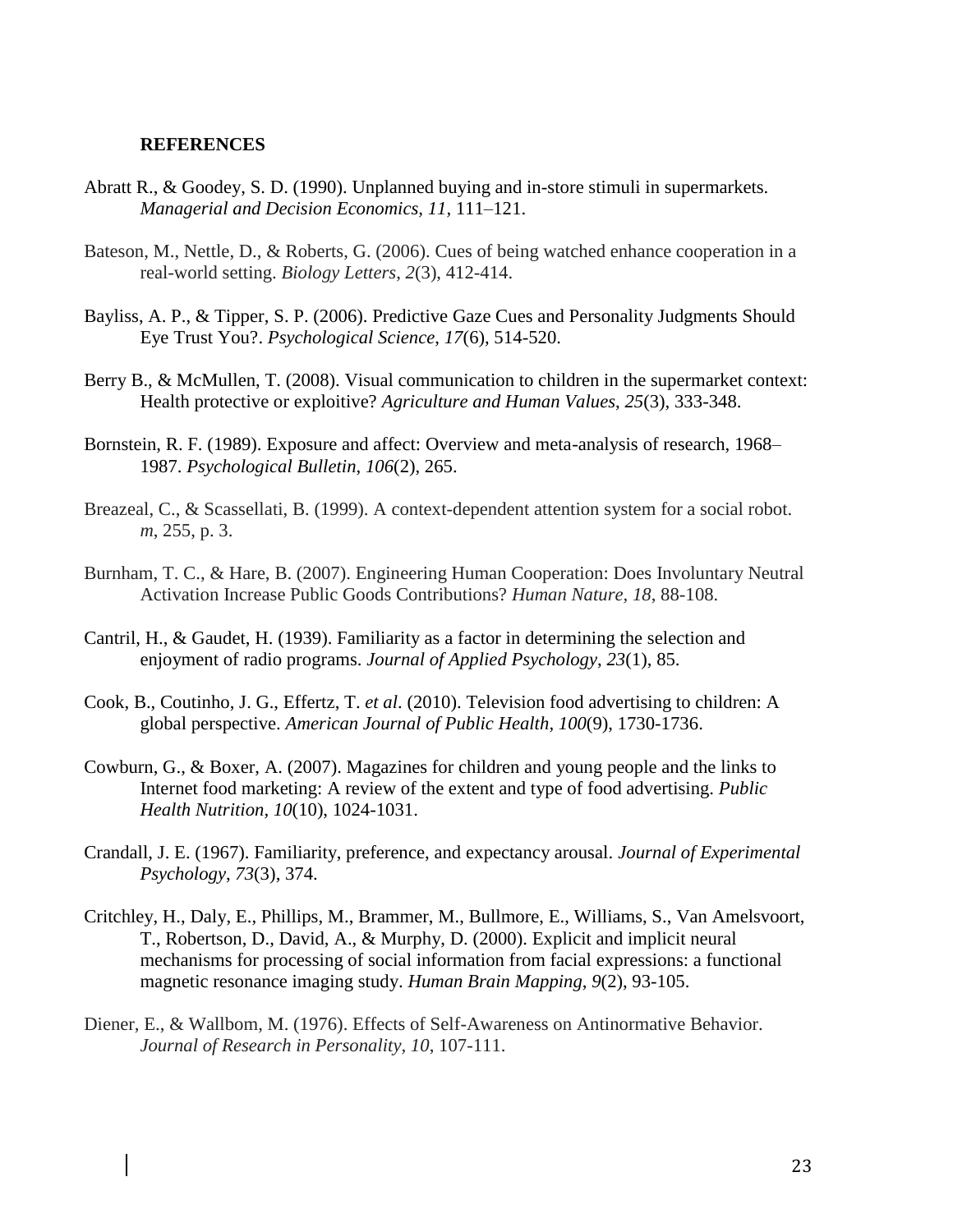- Dijksterhuis, A., Smith, P. K., Van Baaren, R. B., & Wigboldus, D. H. (2005). The unconscious consumer: Effects of environment on consumer behavior. *Journal of Consumer Psychology, 15*, 193-202.
- Dolan, R. J., Fletcher, P., Morris, J., Kapur, N., Deakin, J. F. W., & Frith, C. D. (1996). Neural activation during covert processing of positive emotional facial expressions. *Neuroimage*, *4*(3), 194-200.
- Drèze, X. (1994). Shelf management and space elasticity. *Journal of Retailing 70*(4), 301.
- Emery, N. J. (2000). The eyes have it: the neuroethology, function and evolution of social gaze. *Neuroscience & Biobehavioral Reviews, 24,* 581–604.
- Federal Trade Commission [FTC]. (2008). Marketing Food to Children and Adolescents: A review of industry expenditures, activities and self regulation. *Federal Trade Commission.* [www.ftc.gov.](http://www.ftc.gov/)
- Frischen, A., Bayliss, A. P., & Tipper, S. P. (2007). Gaze cueing of attention: visual attention, social cognition, and individual differences. *Psychological Bulletin*, *133*(4), 694.
- Garretson, J. A., & Niedrich, R. W. (2004). Spokes-characters: creating character trust and positive brand attitudes. *Journal of Advertising, 33*(2), 25-36.
- Gunnarsdottir, I., & Thorsdottir, I. (2010). Should we use popular brands to promote healthy eating among children? *Public Health Nutrition, 13*(12), 2064-2067.
- Harris, J. L., Schwartz, M. B., Brownell, K. D. *et al*. (2009). Cereal FACTS: Evaluating the nutrition quality and marketing of children's cereals. http://www.cerealfacts.org/media/Cereal\_FACTS\_Report.pdf
- Harris, J. L., & Graff, S. K. (2012). Protecting young people from junk food advertising: Implications of psychological research for First Amendment law. *American Journal of Public Health, 102*(2), 214-222.
- Haxby J. V, Hoffman E. A, & Gobbini M. I. (2000). The distributed human neural system for face perception. *Trends in Cognitive Science, 4,* 223–233.
- Hoch, S. J., Bradlow, E. L., & Wansink, B. (1999). The variety of an assortment. *Marketing Science*, *18*(4), 527-546.
- Kellogg NA Co. (2012). Kellogg's Froot Loops Games & Activities. <http://www.frootloops.com/gamesitemap.html>
- Kleck, R. E., Nuessle, W. (2011). Congruence between the indicative and communicative functions of eye contact in interpersonal relations. *British Journal of Clinical Psychology, 7*(4), 241-246.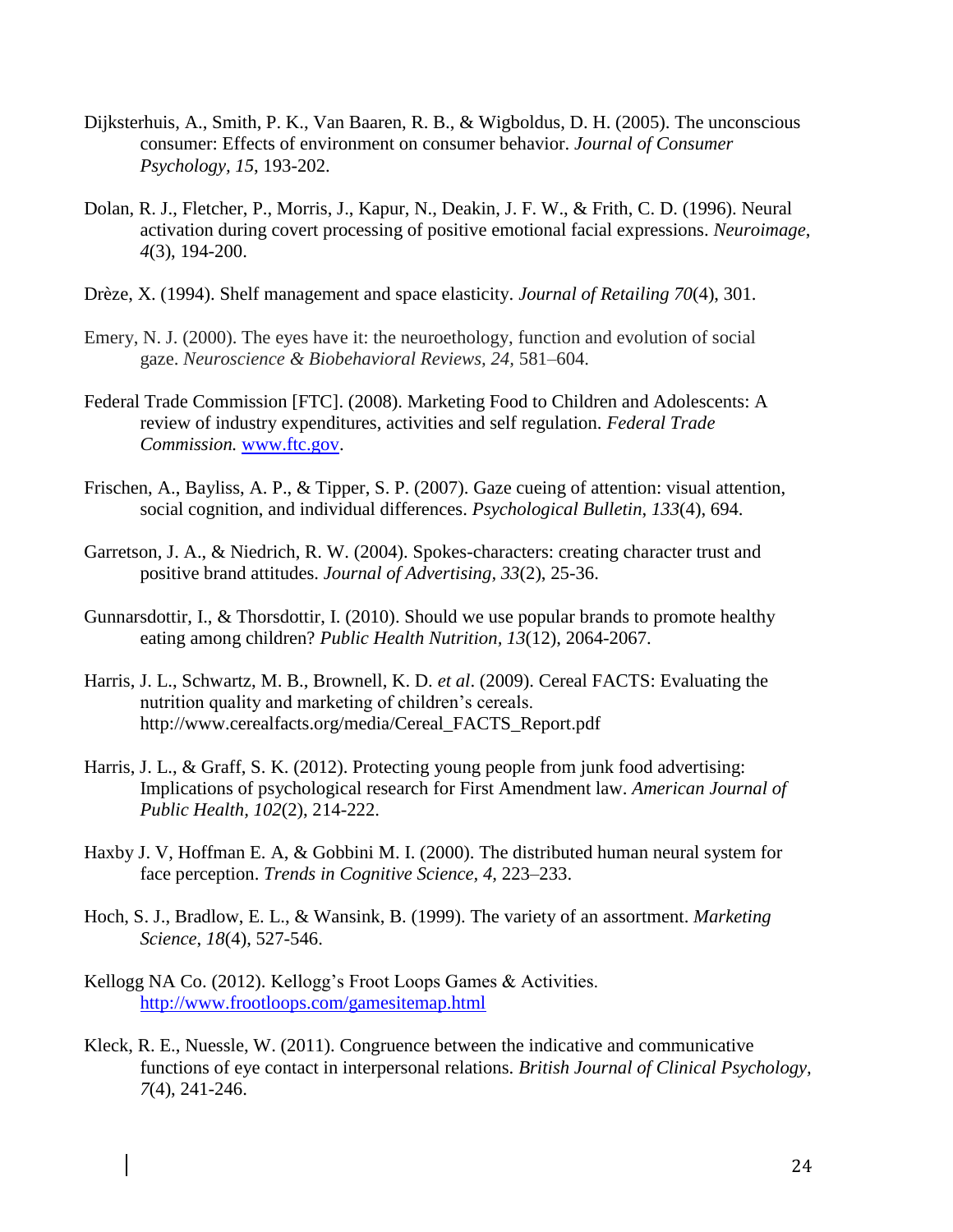- Kleinke, C. L. (1986). Gaze and eye contact: a research review. *Psychological Bulletin*, *100*(1), 78.
- Kunkel, D., Wilcox, B. L., Cantor, J. *et al*. (2004). Report of the APA task force on advertising and children. *American Psychological Association.* [www.apa.org/releases/childrenads.pdf](http://www.apa.org/releases/childrenads.pdf)
- Lam, K. M., & Yan, H. (1996). Locating and extracting the eye in human face images. *Pattern Recognition*, *29*(5), 771-779.
- Lapierre, M. A., Vaala, S. E., Linebarger, D. L. (2011). Influence of licensed spokescharacters and health cues on children's ratings of cereal taste. *Archives of Pediatric and Adolescent Medicine, 165*(3), 229.
- Leary, M. R., & Kowalski, R. M. (1990). Impression management: A literature review and twocomponent model. *Psychological Bulletin*, *107*(1), 34.
- Lefebvre, L. M. (1975). Encoding and decoding of ingratiation in modes of smiling and gaze. *British Journal of Clinical Psychology, 14*, 33–42.
- Maslow, A. H. (1937). The influence of familiarization on preference. *Journal of Experimental Psychology*, *21*(2), 162.
- Mason, M. F., Tatkow, E. P., & Macrae, C. N. (2005). The look of love gaze shifts and person perception. *Psychological Science*, *16*(3), 236-239.
- Morris, J. S., Friston, K. J., & Dolan, R. J. (1997). Neural responses to salient visual stimuli. *Proceedings of the Royal Society of London. Series B: Biological Sciences*, *264*(1382), 769-775.
- Nestle, M. (2006). Food marketing and childhood obesity—a matter of policy. *New England Journal of Medicine, 354*(24), 2527-2529.
- Nickelodeon. (2012). Dora the Explorer. Nick Jr.<http://www.nickjr.com/dora-the-explorer/>
- Page, R., Montgomery, K., Ponder, A. *et al*. (2008). Targeting children in the cereal aisle: Promotional techniques and content features on ready-to-eat cereal product packaging. *American Journal of Health Education, 39*(5), 272-282.
- Palermo, R., & Rhodes, G. (2007). Are you always on my mind? A review of how face perception and attention interact. *Neuropsychologia*, *45*(1), 75-92.
- Pessoa, L. (2005). To what extent are emotional visual stimuli processed without attention and awareness? *Current Opinion in Neurobiology*, *15*(2), 188-196.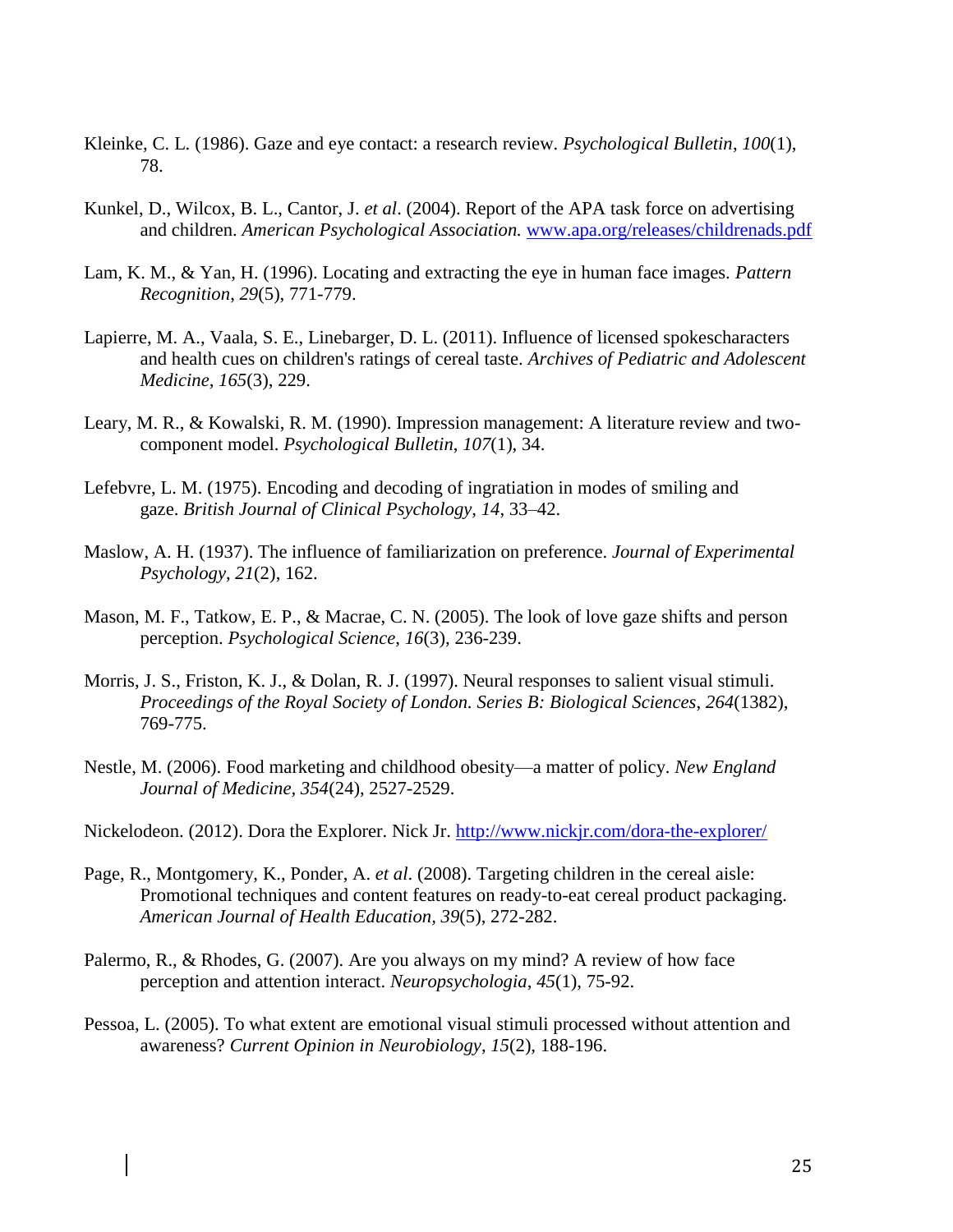- Posner, M. I. (1980). Orienting of attention, *Quarterly Journal of Experimental Psychology*, 32,  $3 - 25$ .
- Reber, R., Winkielman, P., & Schwarz, N. (1998). Effects of perceptual fluency on affective judgments. *Psychological Science*, *9*(1), 45-48.
- Tal, A. & Wansink, B. (2013). Fattening fasting: Hungry grocery shoppers buy more calories not more food," *JAMA Internal Medicine*, *173*(12), 1146-1148.
- Van Auken, S., Lional, S. C. (1985). Children's perceptions of characters: Human versus animated; Assessing implications for children's advertising. *Journal of Advertising Research, 14*(2), 13-22.
- Walker, K. N., Cootes, T. F., & Taylor, C. J. (1998, September). Locating salient object features. In *British Machine Vending Conference*, *98*, 557-566.
- Wansink, B. (2005). Marketing Nutrition Soy, Functional Foods, Biotechnology, and Obesity, Champaign, IL: University of Illinois Press.
- Wansink, B. (2014). Slim by Design Mindless Eating Solutions for Everyday Life. New York: William Morrow.
- Wansink, B., Shimizu, M., & Brumberg, A. (2013). Association of nutrient-dense snack combinations with calories and vegetable intake. *Pediatrics*, *131*(1), 22-29.
- Wansink, B., Tal, A., & Shimizu, M. (2012). First foods most: After 18-hour fast, people drawn to starches first and vegetables last. *Archives of Internal Medicine*, *172*(12), 961-963.
- Wansink, B., Kent, R. J., & Hoch, S. J. (1998). An anchoring and adjustment model of purchase quantity decisions*. Journal of Marketing Research*, *35*(1), 71-81.
- Wicklund, R. A., & Duval, S. (1971). Opinion change and performance facilitation as a result of objective self-awareness. *Journal of Experimental Social Psychology*, *7*(3), 319-342.
- Wilkie, W. L., Desrochers, D. M., Gundlach, G. T. (2002). Marketing research and public policy: The case of slotting fees. *Journal of Public Policy & Marketing, 21*(2), 275-288.
- Winkielman, P., & Cacioppo, J. T. (2001). Mind at ease puts a smile on the face: Psychophysiological evidence that processing facilitation elicits positive affect. *Journal of Personality and Social Psychology*, *81*(6), 989.
- Winkielman, P., Schwarz, N., Fazendeiro, T., & Reber, R. (2003). The hedonic marking of processing fluency: Implications for evaluative judgment. *The Psychology of Evaluation: Affective Processes in Cognition and Emotion*, 189-217.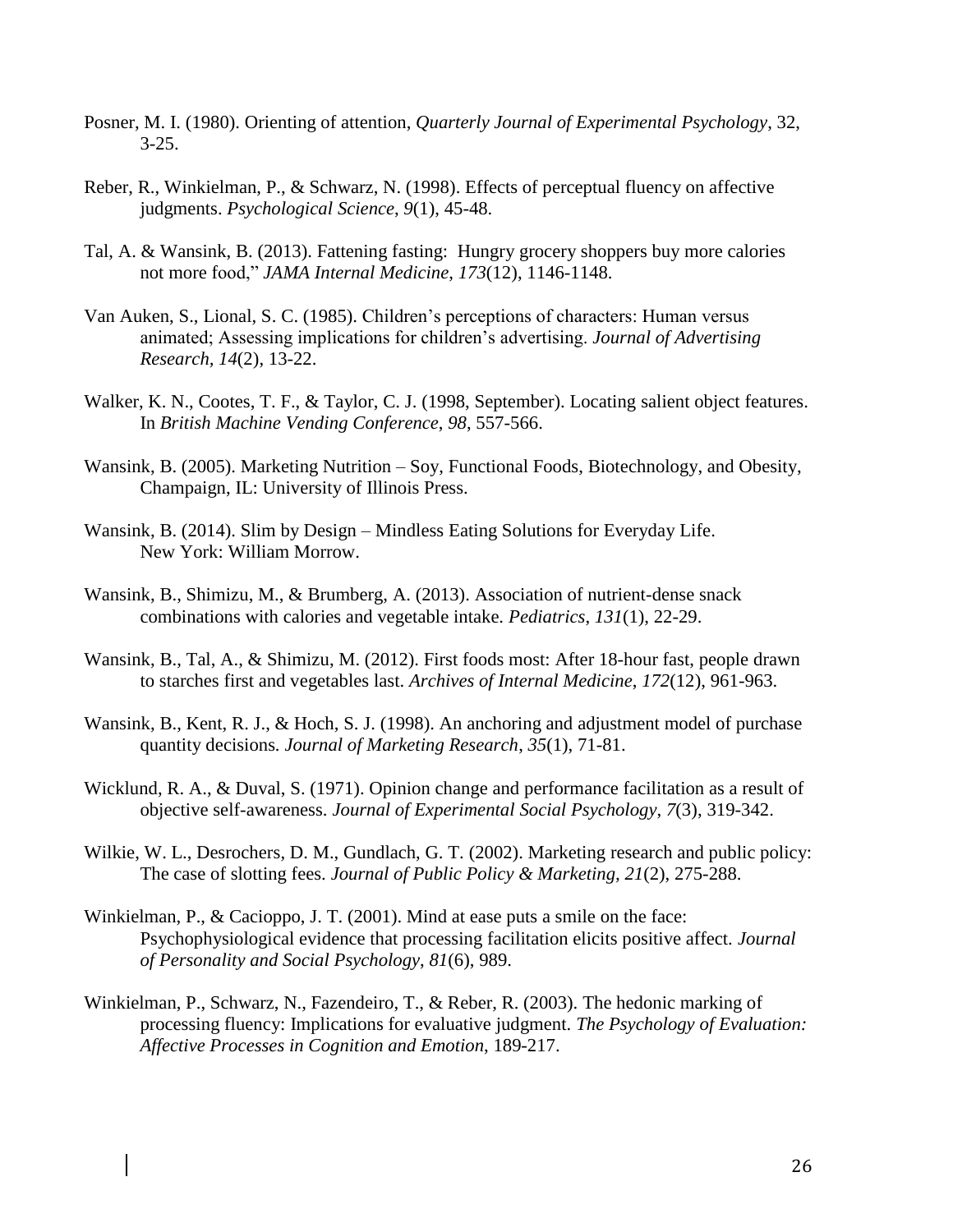- Wojciulik, E., Kanwisher, N., & Driver, J. (1998). Covert visual attention modulates facespecific activity in the human fusiform gyrus: fMRI study. *Journal of Neurophysiology*, *79*(3), 1574-1578.
- Zajonc, R. B. (1980). Feeling and thinking: Preferences need no inferences. *American Psychologist*, *35*(2), 151.

 $\overline{\phantom{a}}$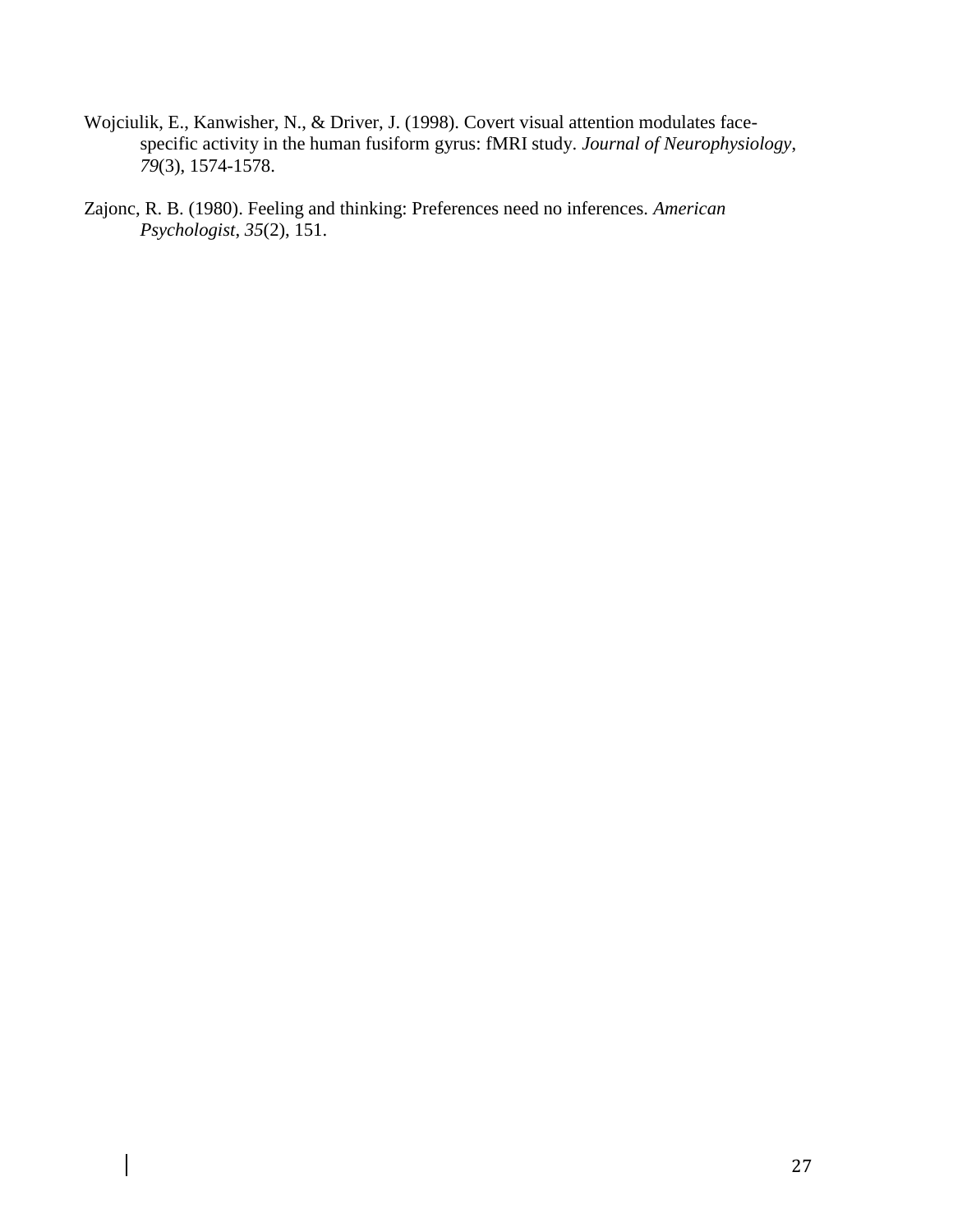## **Table 1. Placement Height and Eye Inflection Angles Differ Greatly between Adult and Children oriented Cereals** (Standard Deviations in Parentheses)

|                                                                         | Adult<br>Cereals | Children<br>Cereals | t-test<br>$(df = 1,$<br>84) | $p-$<br>value |
|-------------------------------------------------------------------------|------------------|---------------------|-----------------------------|---------------|
| Average Eye Height                                                      | 53.63            | 28.52               |                             |               |
|                                                                         | (11.16)          | (15.87)             | $-7.61$                     | < .0001       |
| - Average Shelf Height of<br><b>Box</b>                                 | 47.88<br>(11.03) | 23.15<br>(15.11)    | $-7.81$                     | < 0001        |
| - Height of Characters'<br>Eyes from Bottom<br>of Box                   | 5.75<br>(2.6)    | 5.38<br>(1.56)      | $-0.83$                     | 0.41          |
| Average Angle of Inflection                                             | 0.43<br>(5.27)   | $-9.67$<br>(8.22)   | $-6.01$                     | < 0001        |
| Targeted Height of Eye Gaze<br>from Four Feet Away<br>(center of aisle) | 53.99<br>(11.3)  | 20.21<br>(18.48)    | $-9.01$                     | < .0001       |

 $\begin{array}{c} \hline \end{array}$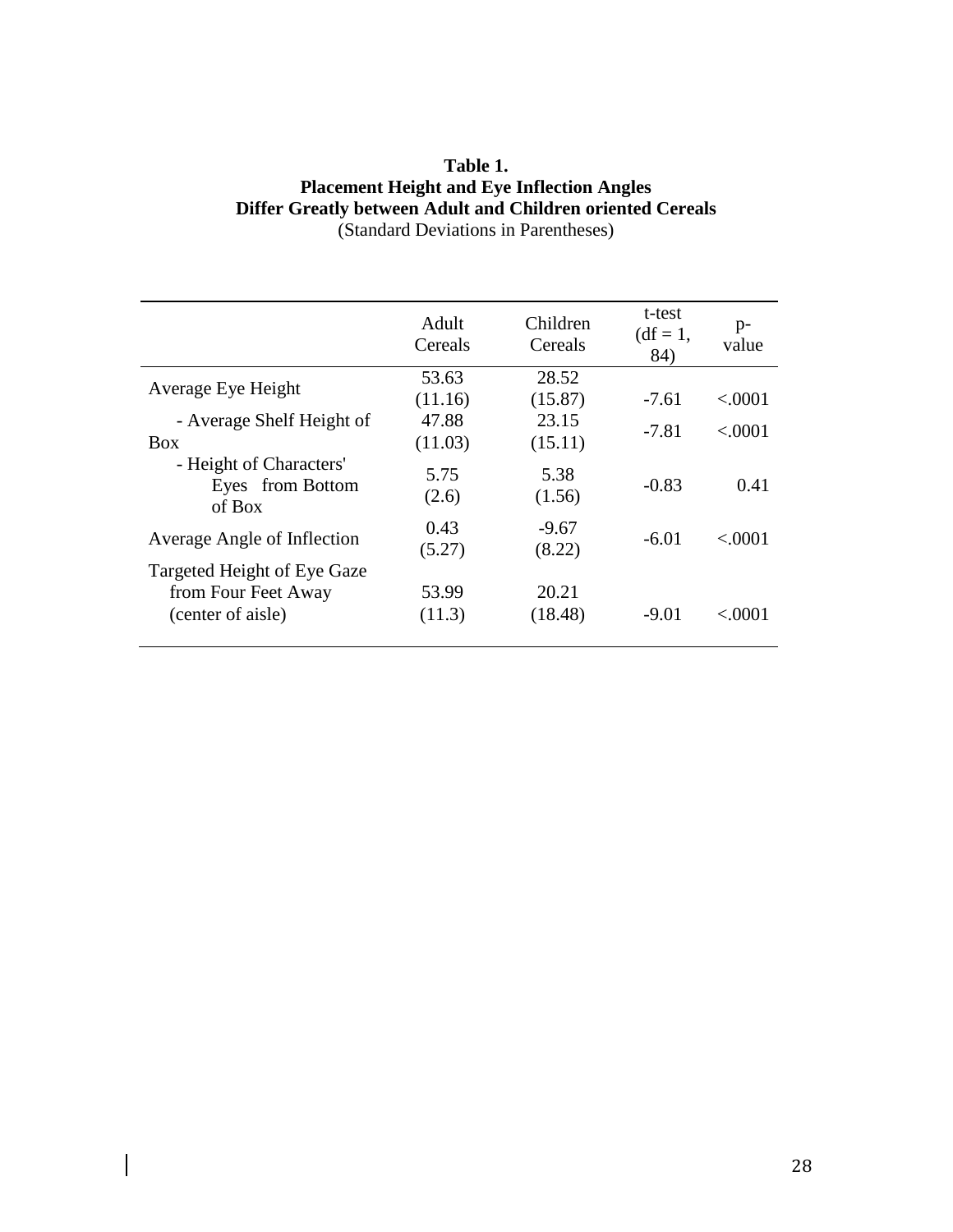# **Table 2. Cereal Spokes-Characters Who Make Eye Contact Generate Higher Trust Ratings and Choice**

|                                   | No Eye<br>Contact | <b>Eye Contact</b> | $t$ - / $F$ - test<br>$(df = )$<br>61/58 | $p-$<br>value |
|-----------------------------------|-------------------|--------------------|------------------------------------------|---------------|
| Trust                             | 5.06              | 6.63               |                                          |               |
|                                   | (2.25)            | (2.01)             | $-1.88$                                  | .065          |
| Feeling of Connection             | 5.67              | 6.63               | $-2$                                     | .05           |
|                                   | (2.11)            | (2.01)             |                                          |               |
| Attention                         | 6.71              | 6.84               |                                          |               |
|                                   | (1.47)            | (1.63)             | $-.34$                                   | .73           |
| <b>Choice over Fruity Pebbles</b> | 48.38%            | 61.29%             | 4.28                                     | .04           |
|                                   | $(50.80\%)$       | $(46.6\%)$         |                                          |               |

 $\overline{\phantom{a}}$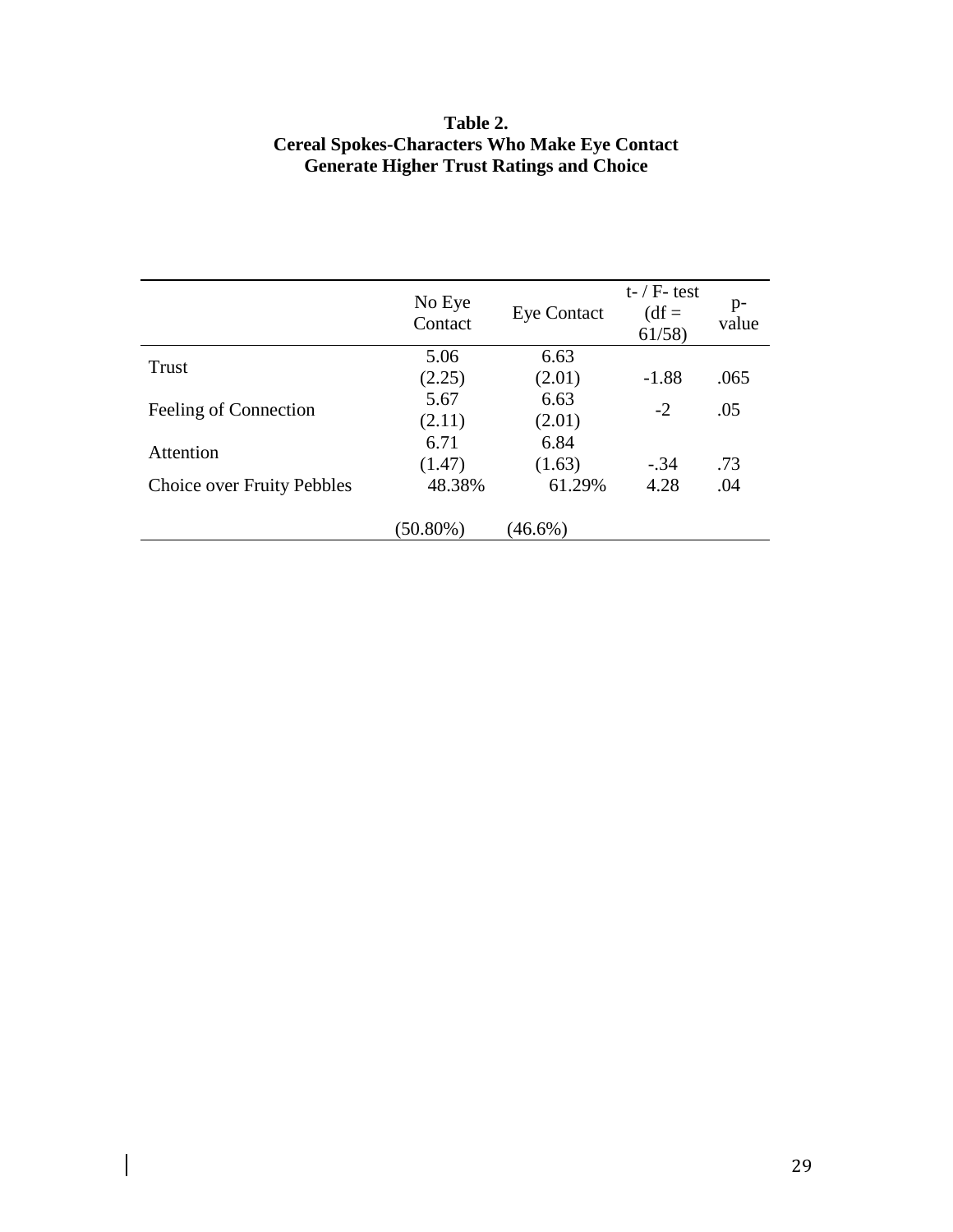**Figure 1. Calculating the Angle of Inflection of a Spoke-character's Gaze**

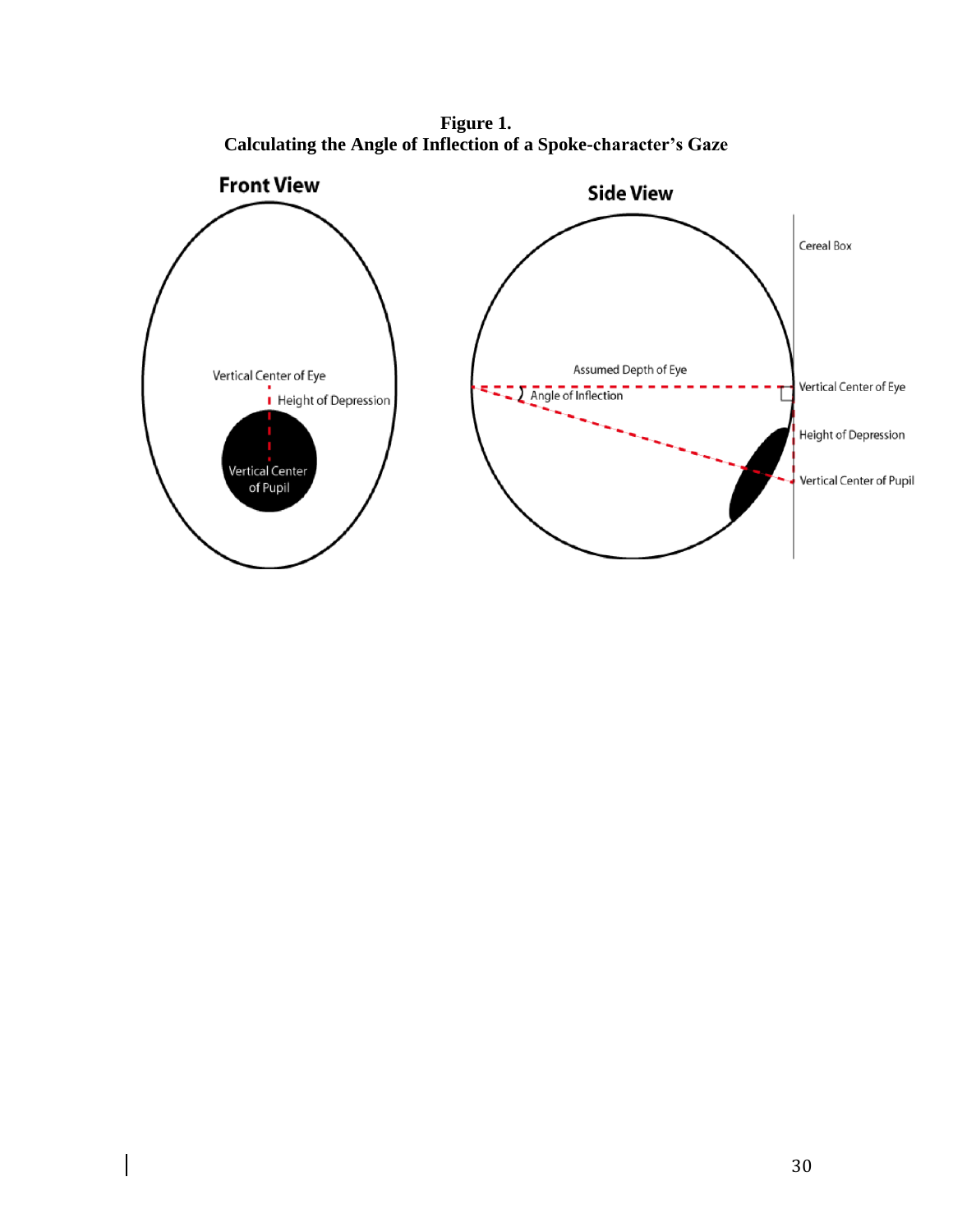**Figure 2. Calculating the Height of a Gaze from 4 Feet**



4 feet